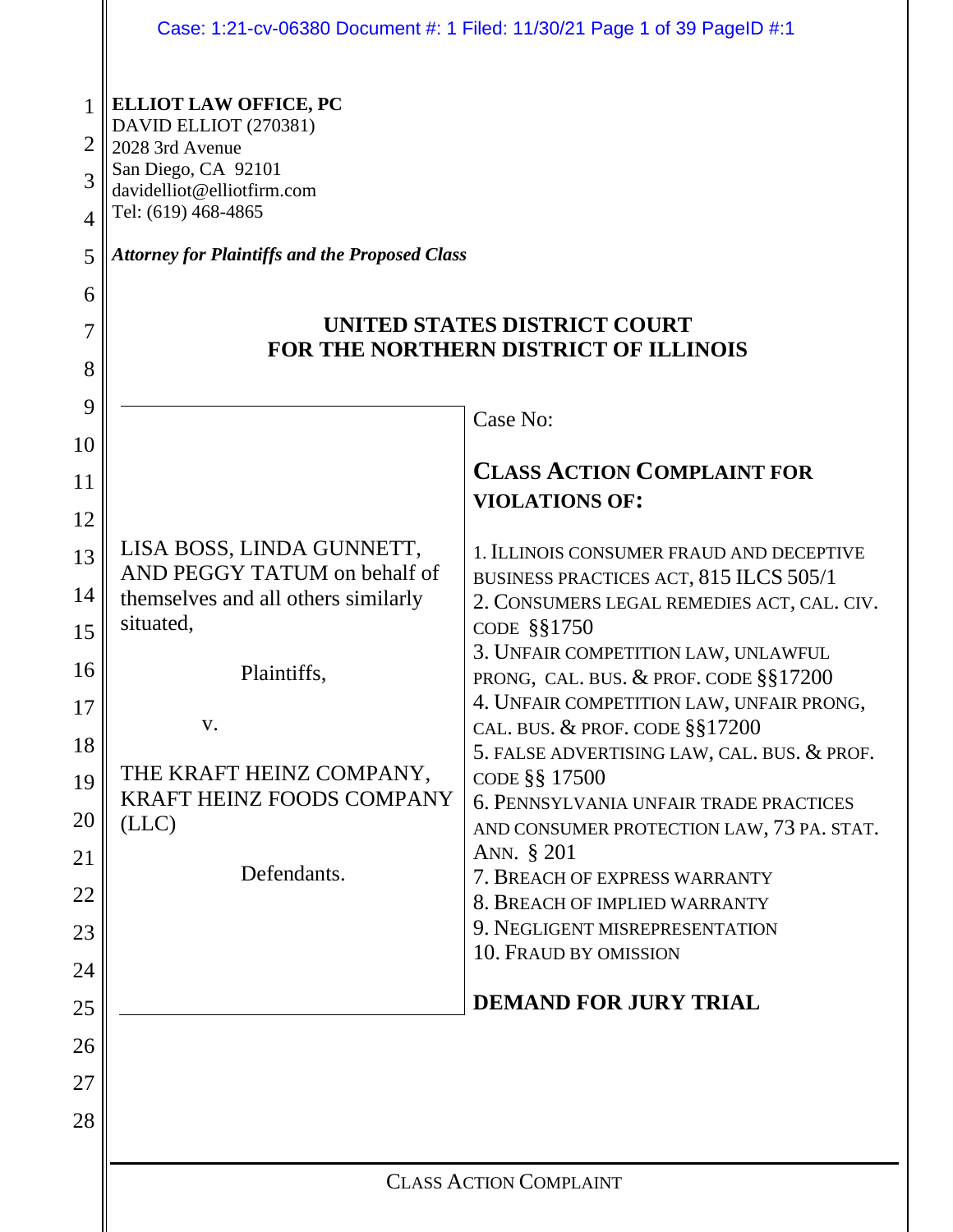|                                                                                                                                                    | Case: 1:21-cv-06380 Document #: 1 Filed: 11/30/21 Page 2 of 39 PageID #:2                                                                                                                                                                                                                                                                                                                                                                                                                                                                                                                                                                                                                                                                                                                                                                                                                                                                                                      |  |
|----------------------------------------------------------------------------------------------------------------------------------------------------|--------------------------------------------------------------------------------------------------------------------------------------------------------------------------------------------------------------------------------------------------------------------------------------------------------------------------------------------------------------------------------------------------------------------------------------------------------------------------------------------------------------------------------------------------------------------------------------------------------------------------------------------------------------------------------------------------------------------------------------------------------------------------------------------------------------------------------------------------------------------------------------------------------------------------------------------------------------------------------|--|
| 1                                                                                                                                                  | <b>TABLE OF CONTENTS</b>                                                                                                                                                                                                                                                                                                                                                                                                                                                                                                                                                                                                                                                                                                                                                                                                                                                                                                                                                       |  |
| 2<br>3<br>$\overline{4}$<br>5<br>6<br>$\overline{7}$<br>8<br>9<br>10<br>11<br>12<br>13<br>14<br>15<br>16<br>17<br>18<br>19<br>20<br>21<br>22<br>23 | 1. Defendants Do Not Disclose That Their Products Are Artificially Flavored.  4<br>2. Federal and State Law Require Defendants to Disclose the Artificial Flavor in<br>4. Plaintiffs and the Class Pay a Price Premium for Defendants' Misbranded<br>FIRST CAUSE OF ACTION: Violations of Illinois Consumer Fraud and<br>SECOND CAUSE OF ACTION: Violation of the Consumers Legal Remedies Act<br>(CLRA), Cal. Civ. Code §§ 1750, et seq. (on behalf of the California Sub-Class)20<br>THIRD CAUSE OF ACTION Violation of the Unfair Competition Law (UCL),<br>Unlawful Prong, Cal. Bus. & Prof. Code §§ 17200, et seq. (on behalf of the<br>21<br>FOURTH CAUSE OF ACTION: Violations of the Unfair Competition Law<br>(UCL), Unfair Prong, Cal. Bus. & Prof. Code §§ 17200, et seq. (on behalf of the<br>22<br>FIFTH CAUSE OF ACTION: Violations of California's False Advertising Law<br>Cal. Bus. & Prof. Code §§ 17500, et seq. (on behalf of the California Sub-class) 25 |  |
| 24<br>25                                                                                                                                           | SIXTH CAUSE OF ACTION: Pennsylvania Unfair Trade Practices and<br><b>SEVENTH CAUSE OF ACTION: Breach of Express Warranties</b>                                                                                                                                                                                                                                                                                                                                                                                                                                                                                                                                                                                                                                                                                                                                                                                                                                                 |  |
| 26<br>27<br>28                                                                                                                                     | (on behalf of the California Sub-Class and states with substantially similar laws) 28<br>EIGHTH CAUSE OF ACTION: Breach of Implied Warranties<br>(on behalf of the California Sub-Class and states with substantially similar laws) 29                                                                                                                                                                                                                                                                                                                                                                                                                                                                                                                                                                                                                                                                                                                                         |  |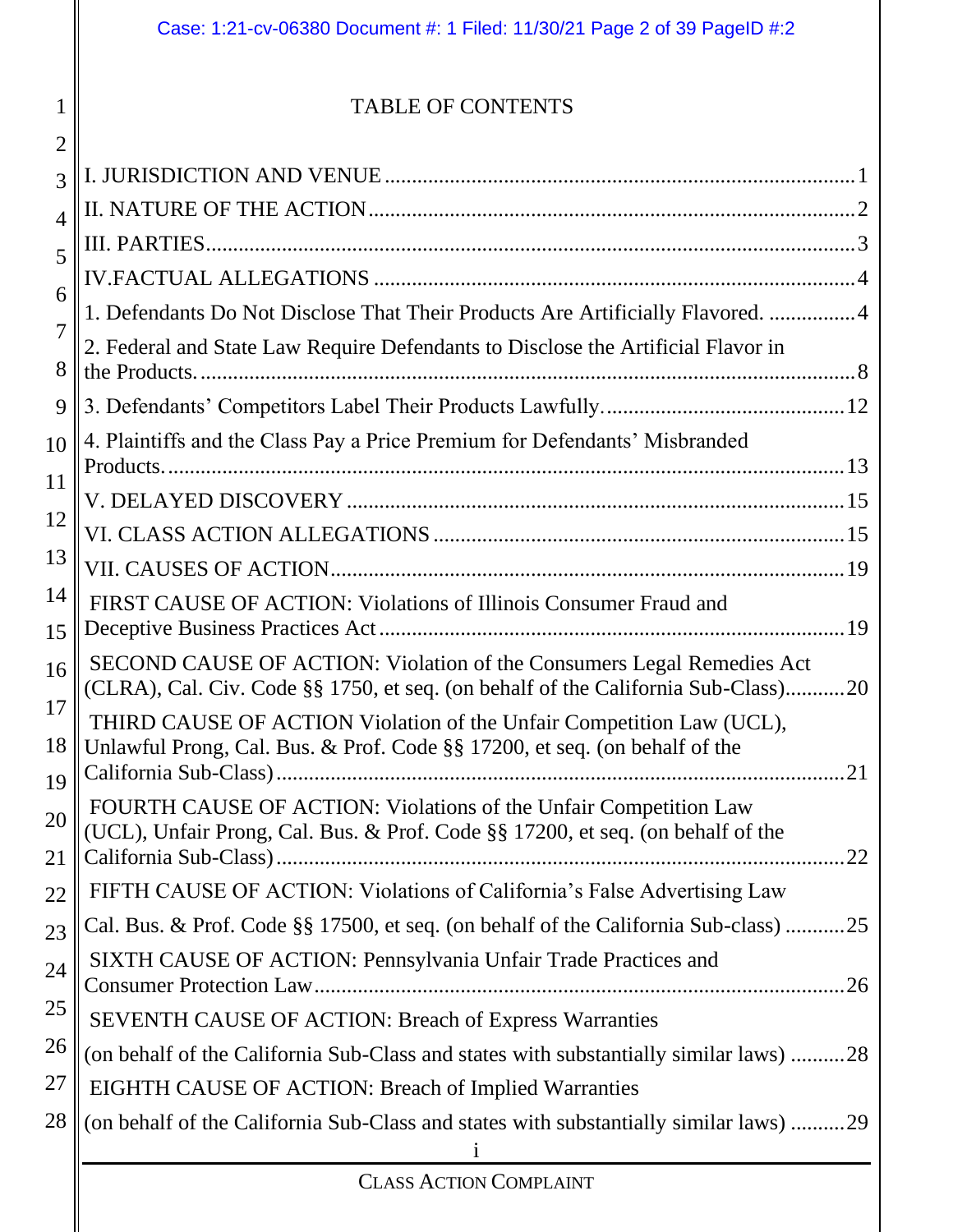| $6 \mid$ |  |
|----------|--|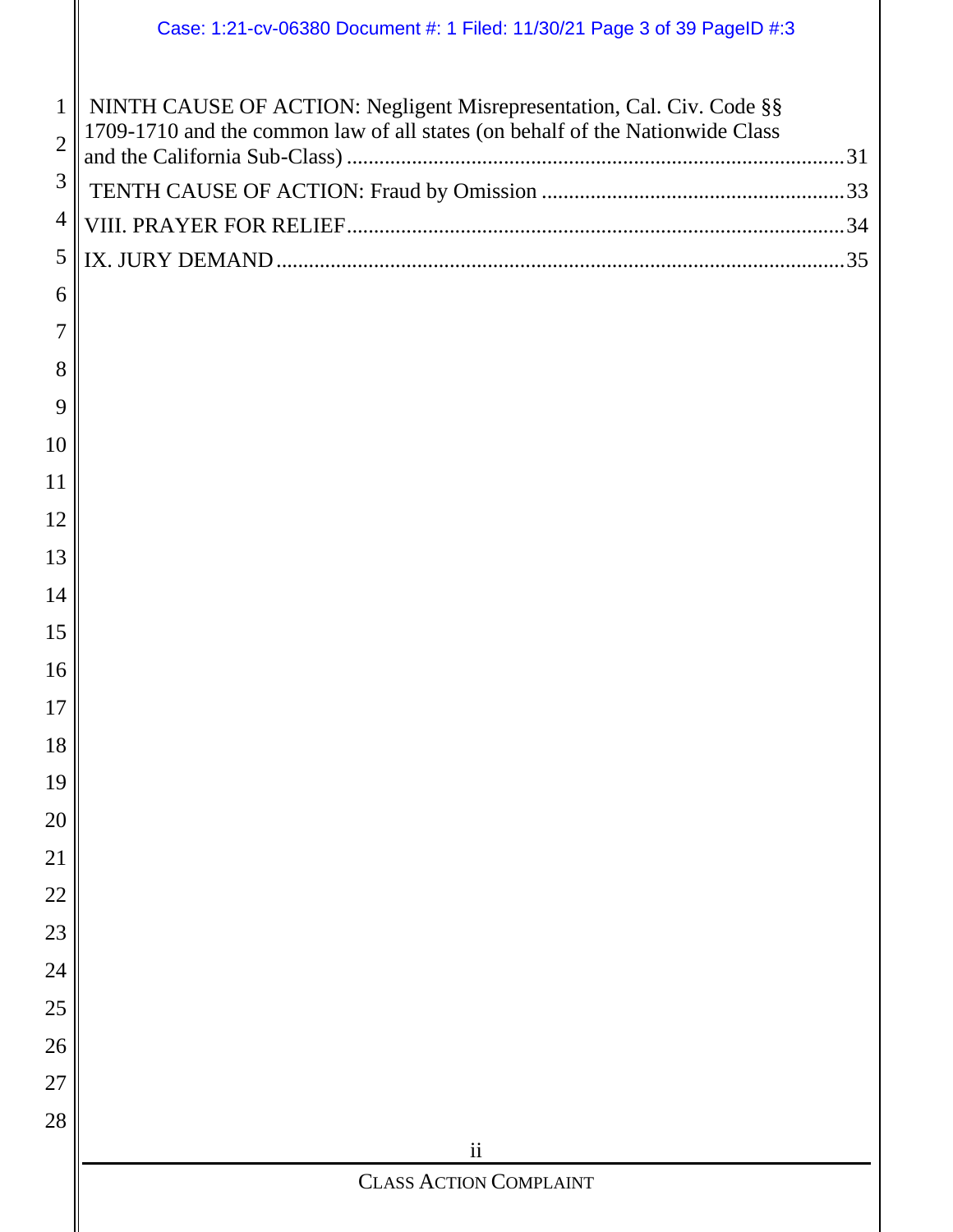1 2 3 4 5 Plaintiffs Lisa Boss, Linda Gunnett, and Peggy Tatum ("Plaintiffs"), on behalf of themselves and all others similarly situated, by and through undersigned counsel, hereby bring this action against The Kraft Heinz Company ("Kraft Heinz" ) and Kraft Heinz Foods Company LLC ("Kraft Heinz Foods,") (collectively, "Defendants"), and upon information and belief and investigation of counsel, allege as follows:

6

#### **I. JURISDICTION AND VENUE**

7 8 1. Plaintiffs bring this proposed class action in this Court pursuant to the Class Action Fairness Act of 2005 ("CAFA"), Pub. L. No. 109-2, 119 Stat. 4 (2005).

9 10 11 12 13 2. This Court has subject matter jurisdiction over this proposed class action under CAFA, 28 U.S. Code § 1332(d), which provides the federal courts with original jurisdiction over any class action in which any member of the plaintiff class is a citizen of a state different from any defendant and the matter in controversy exceeds \$5 million in the aggregate, exclusive of interest and costs.

14 15 16 3. Minimal diversity as required by 28 U.S.C.  $\S$ § 1332(a)(1), (d)(2)(A) is satisfied as Plaintiffs as well as other members of the proposed class are citizens of states other than Illinois and Defendants are citizens of Illinois.

17 18 19 20 4. The jurisdictional amount in controversy is satisfied. Plaintiffs allege on information and belief that the total claims of the members of the proposed Class in this action exceed \$5 million in the aggregate, exclusive of interest and costs, as required by 28 U.S.C. § 1332(d)(2), (5).

21 22 23 24 5. This matter is not a "local controversy" pursuant to 28 U.S.C. § 1332(d)(5)(B). Plaintiffs allege on information and belief that more than two-thirds of the members of the proposed Class are citizens of states other than Illinois and that the proposed Class contains more than 100 persons.

25 26 6. This Court has both general and specific personal jurisdiction over the Defendants.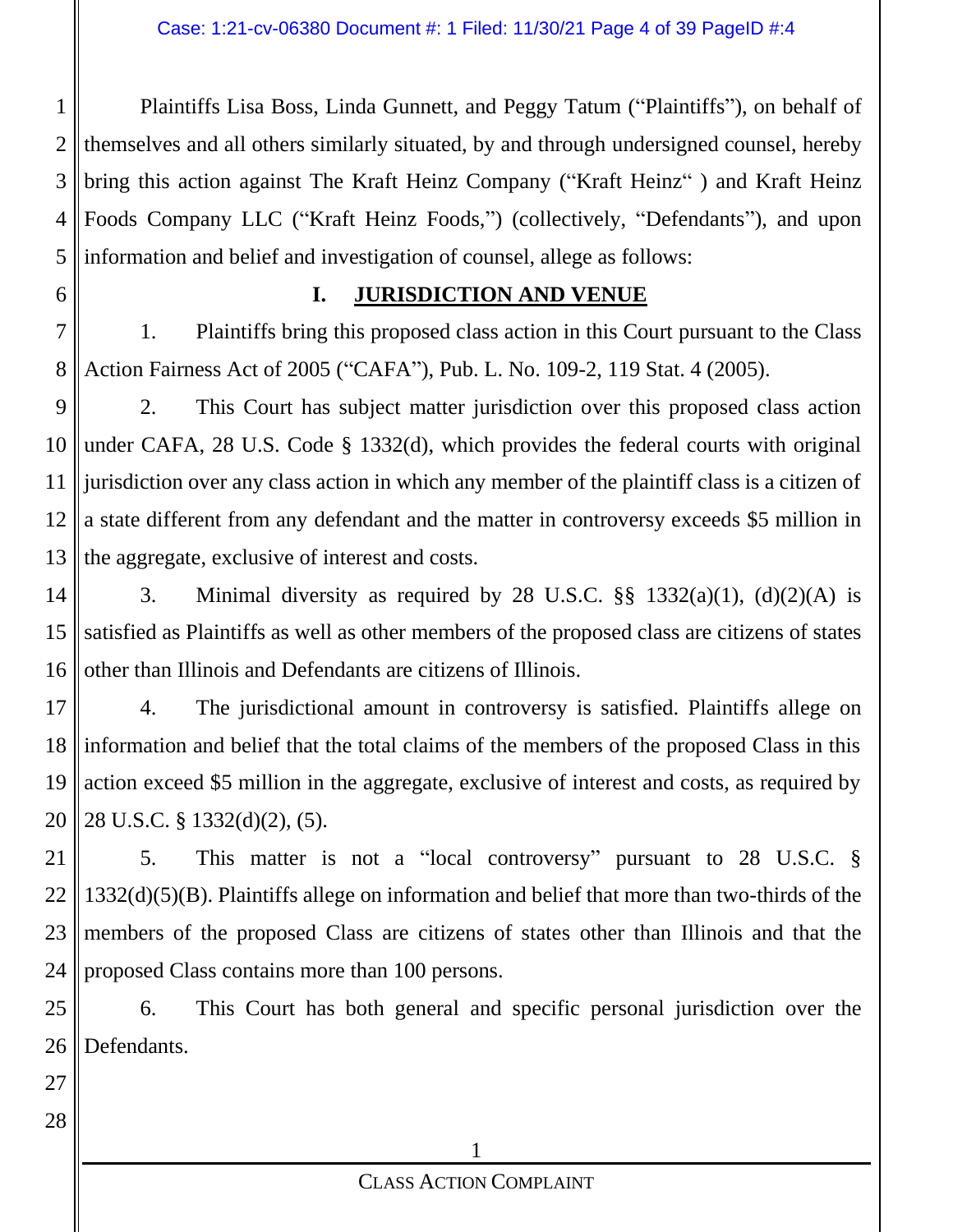1 2 3 7. This Court has personal jurisdiction over Defendants because they have affirmatively established and maintained contacts with the State of Illinois ("State") and are registered to do business in Illinois.

4 5 6 8. This court has general personal jurisdiction over Defendants because they maintain corporate headquarters in Chicago, Illinois, and are otherwise at home in the State.

7 8 9 9. This Court further has specific personal jurisdiction arising from Defendants' decisions to market, distribute, and sell the products that are the subject of this action in Illinois.

10 11 12 13 10. Defendants have sufficient minimum contacts with this State and sufficiently avail themselves of the markets and legal protections of this State through promotion, sales, and marketing of the Products within the State to render the exercise of jurisdiction by this Court reasonable and fair.

14 15 16 17 18 11. Venue is proper in this County and this judicial district pursuant to 28 U.S.C. §1391(a) because, as set forth below, Defendants conduct extensive business in this district, Defendants made decisions and took actions in this district that give rise to Plaintiffs' causes of action, and because Defendants maintain corporate headquarters in this district.

19

#### **II. NATURE OF THE ACTION**

20 21 22 11. This is a national consumer class action for the violation of state consumer protection, unfair competition, and false advertising statutes, and for common-law breach of warranty, negligent misrepresentation, and fraud by omission.

23

12. Defendants manufacture, label, distribute, advertise, and sell "water enhancer" water-flavoring products packaged under the trade name, "MiO."

13. These Products are labeled as if they contain solely natural flavors.

26

24

25

14. The Products however, contain undisclosed artificial flavoring.

27 28 15. Federal and state law require any food or beverage product that contains any artificial flavor to prominently disclose this fact on the product's front- and back-labels.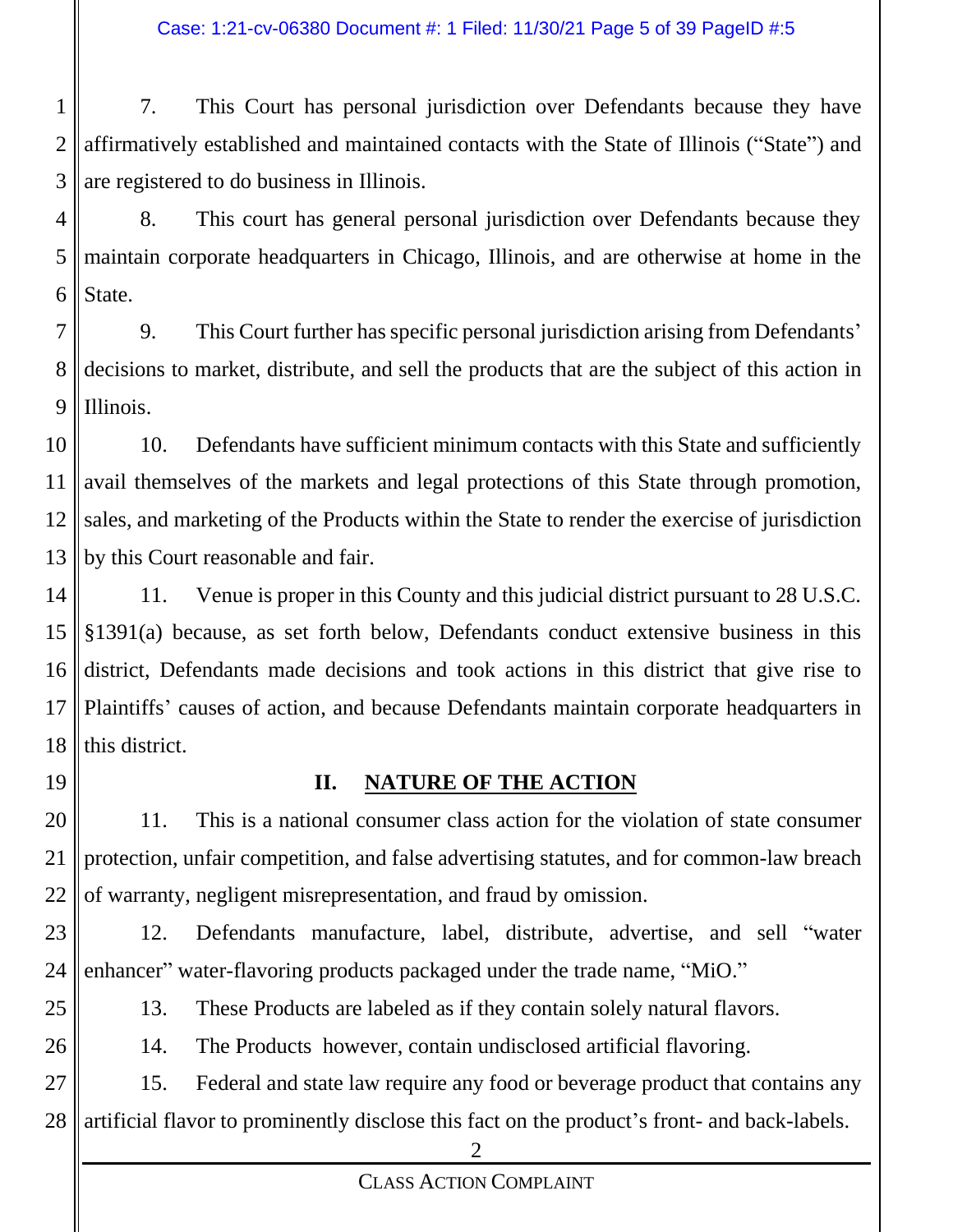16. The Products' labels omit all of the required disclosures.

2 3 17. Because these labels conceal the fact that the Products are made with artificial flavors, those labels are false and misleading.

4 5 18. The Products are misbranded under Federal and state law and therefore unlawful to sell in the United States.

6 7 19. Defendants willfully conceal from consumers the fact that these Products contain artificial flavoring chemicals that simulate the Products' claimed natural flavors.

8 9 10 20. Defendants' packaging, labeling, and advertising scheme for these Products is intended to give consumers the false impression that they are buying a premium allnatural product instead of a product that is artificially flavored.

11 12 13 21. Plaintiffs, who purchased the Products multiple times and were deceived by Defendants' unlawful conduct, bring this action on their own behalf and on behalf of consumers nationwide to remedy Defendants' unlawful acts.

14 15 16 17 18 19 22. On behalf of the Class as defined herein, Plaintiffs seek an order compelling Defendants to, *inter alia*: (1) cease packaging, distributing, advertising, and selling the Products in violation of U.S. FDA regulations and state consumer protection laws; (2) inform consumers regarding the Products' misbranding; (3) award Plaintiffs and the other Class members restitution, actual damages, statutory damages, and punitive damages; and (4) pay all costs of suit, expenses, and attorney fees.

20

1

21

24

27

28

23. Defendant The Kraft Heinz Company is incorporated in Delaware.

**III. PARTIES**

22 23 24. Kraft Heinz states in federal court filings that the corporation is coheadquartered in Illinois and Pennsylvania.

25. Kraft Heinz maintains headquarters at 200 E. Randolph Street, Chicago, IL.

25 26 26. Kraft Heinz maintains a second headquarters at One PPG Place, Pittsburgh, Pennsylvania.

27. Defendant Kraft Heinz Foods is a subsidiary of Defendant Kraft Heinz.

28. Kraft Heinz Foods is incorporated in Delaware.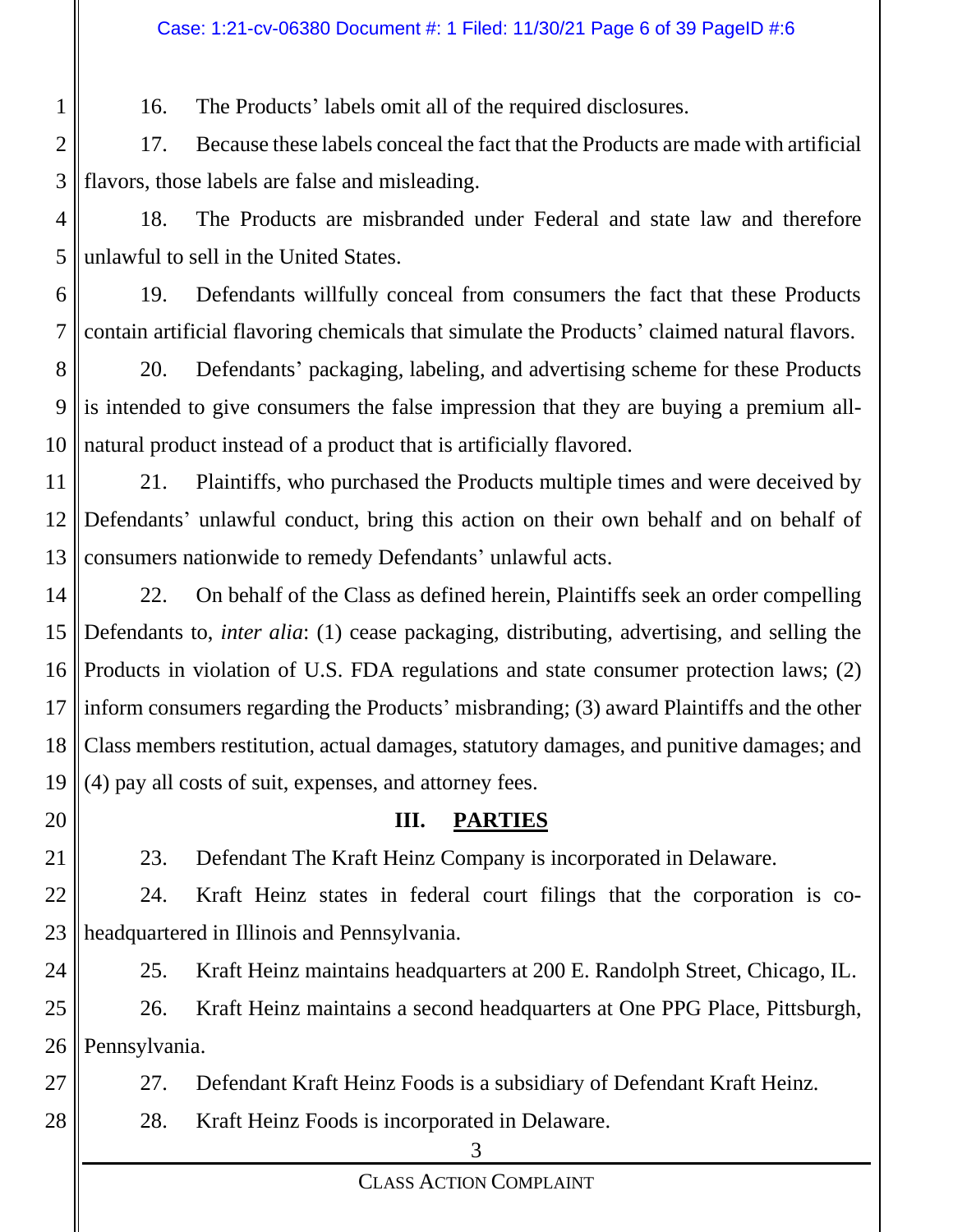#### Case: 1:21-cv-06380 Document #: 1 Filed: 11/30/21 Page 7 of 39 PageID #:7

1 2 29. Kraft Heinz Foods states on the Product labels that its corporate headquarters is in Chicago, Illinois.

3 4 30. Kraft Heinz Foods maintains headquarters at 200 E. Randolph Street, Chicago, Illinois.

5 6 31. Kraft Heinz Foods is registered with the Illinois Secretary of State under registration number 06356486.

7 8 32. Defendants manufacture, label, advertise, market, distribute, and sell the Products in Illinois, California, Pennsylvania, and throughout the United States.

9 10 11 33. Plaintiff Lisa Boss is a resident and citizen of California and purchased the Products multiple times in Tulare County, California, for personal and household consumption.

12 13 14 34. Plaintiff Linda Gunnett is a resident and citizen of California, who purchased the Products multiple times in Riverside County, California, for personal and household consumption.

15 16 17 35. Plaintiff Peggy Tatum is a resident and citizen of California and purchased the products multiple times in Contra Costa County, California, for personal and household consumption.

18

19

26

27

28

**IV. FACTUAL ALLEGATIONS**

### **1. Defendants Do Not Disclose That Their Products Are Artificially Flavored.**

20 21 36. At least eighteen of Defendants' MiO flavored water enhancers (the "Products") contain an undisclosed artificial flavor.

22 23 37. Artificial dl-malic acid, a synthetic petrochemical, is in fact the primary flavoring agent in the Products.

24 25 38. Sixteen of the eighteen Products list malic acid as either the first or second ingredient by weight after water.

39. All of the Products' front labels display the name of each Product's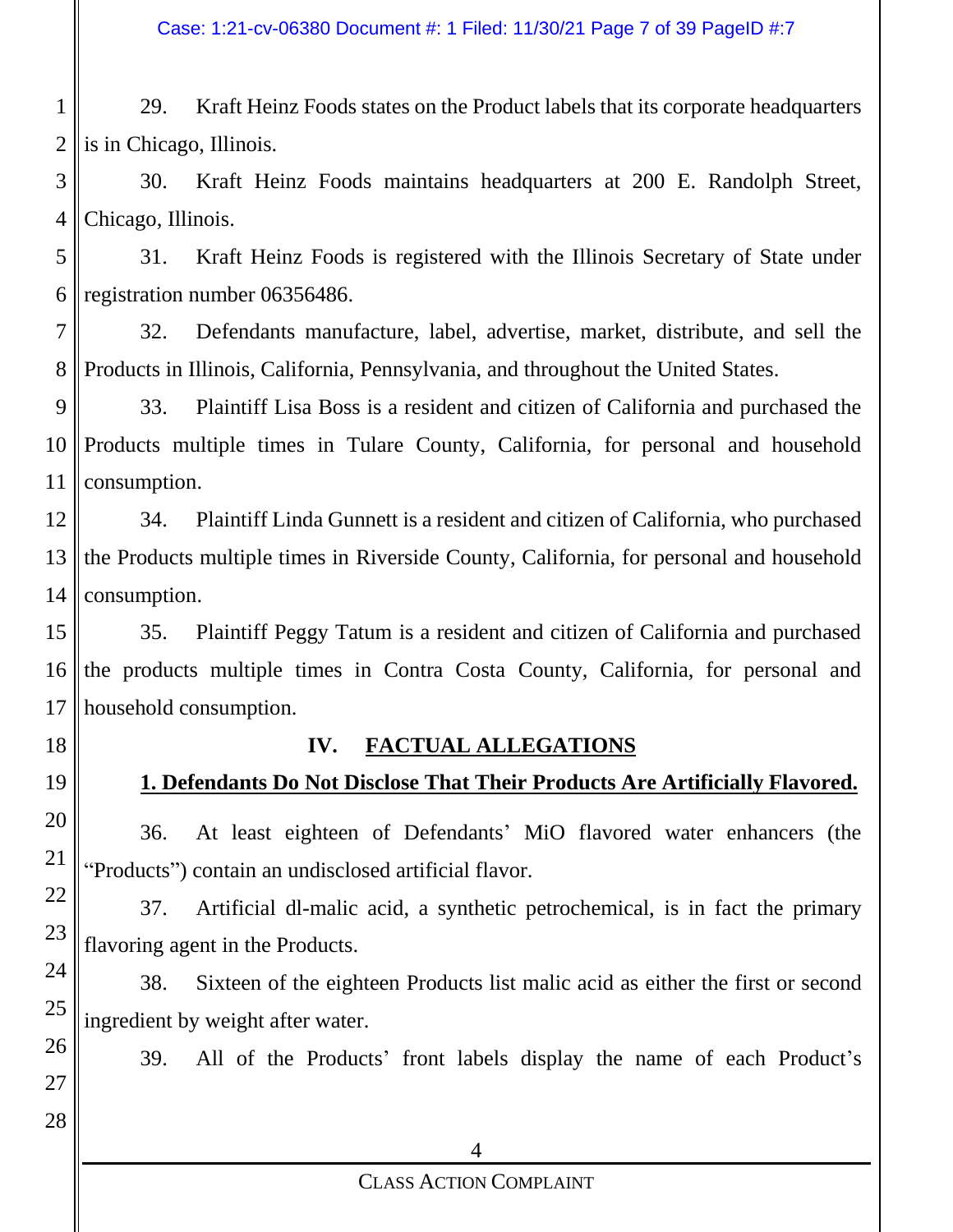1 characterizing fruit or berry or "tea" flavor.<sup>2</sup>

2 3 4 40. These label representations convey to the consumer by operation of federal and state law that the Products are made exclusively from and flavored only with natural fruits and berries or fruit and berry flavors.

5 6 41. None of the Products or Products' packaging includes on either the front or back label any indication that any of the Products contains artificial flavoring chemicals.

7

42. The Products contain artificial flavoring chemicals.

8 9 43. The Products are made with a synthetic chemical flavoring ingredient identified in the product ingredient list as "malic acid".

10 11 12 44. The "malic acid" that Defendants put in the Products is not a natural flavoring but is instead a synthetic flavoring chemical manufactured in a petrochemical factory from petroleum feedstocks.

13 14 15 16 45. Because the Products contain added artificial flavoring ingredients that simulate and reinforce the Products' characterizing fruit and berry flavors, the Products' front labels are required by law to disclose the presence of those additional flavorings rather than deceptively claim that the flavor is conferred only by natural flavorings.

17 18 46. All of the Products' labeling omits the Federal and state-required "Artificial Flavor" or "Artificially Flavored" label statement.

19 20 21 47. Front label images for representative Products are shown below for "Cherry Blackberry," "Acai Berry Storm," and "Fruit Punch" flavors of the "MiO" and "MiO Energy" labeled Products.

- 22
- 23
- 24

25 26 27 28  $2$  The eighteen Products include: Acai Berry Storm, Artic Grape, Berry Blast, Berry Grape, Berry Pomegranate, Blackberry Raspberry, Cherry Blackberry, Cranberry Raspberry, Fruit Punch, Mango Peach, Orange Vanilla, Orchard Apple, Strawberry Orange, Strawberry Pineapple Smash, Strawberry Watermelon, Sweet Tea, Tropical Cherry, and Tropical Fusion.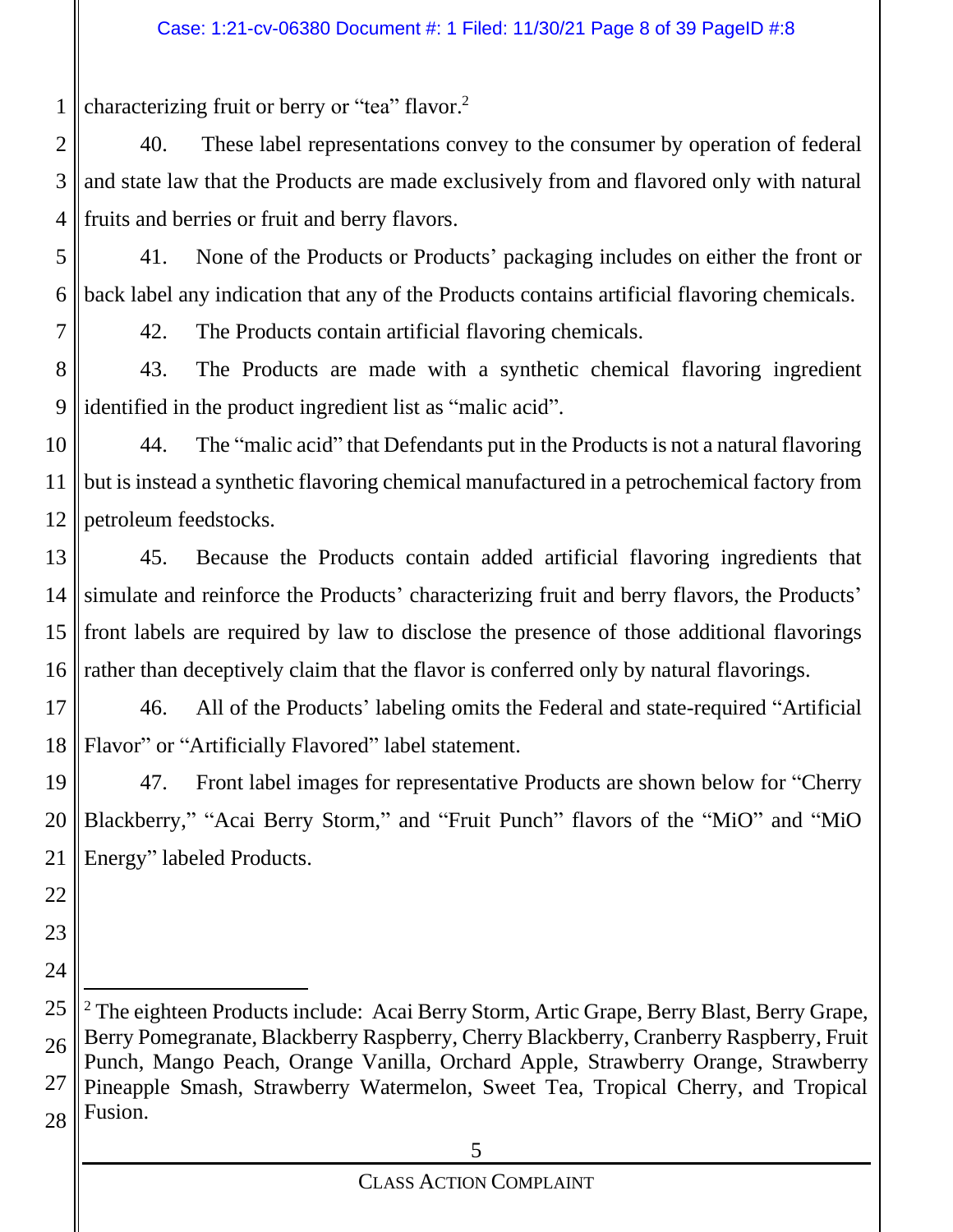



48. The Products' labels fail to disclose that the Products contain artificial flavor.

49. Defendants sell the Products individually and in multi-product packs.

 50. The front of the 4-bottle variety pack, shown below, also provides no indication that any of the packaged Products contain artificial flavors, even though the "Fruit Punch" and "Sweet Tea" products contain artificial flavors.



 51. The front of the 12-pack of Strawberry Watermelon, shown below, also provides no indication that the Product contains artificial flavors even though the Product does in fact contain artificial flavors.



52. Representative back label images for three of the Products are provided below for the "Fruit Punch," "Berry Blast," and "Sweet Tea" flavors.

CLASS ACTION COMPLAINT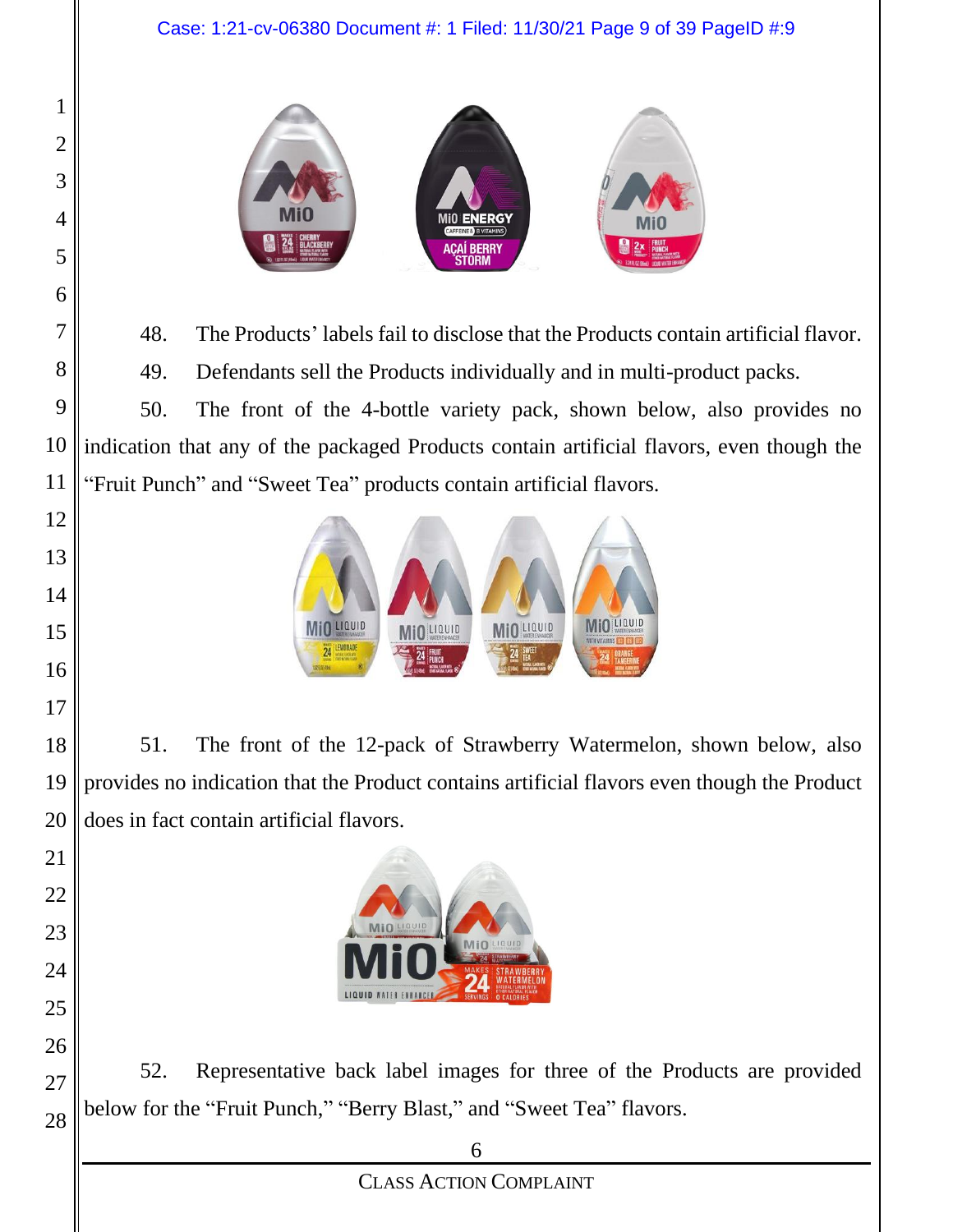Case: 1:21-cv-06380 Document #: 1 Filed: 11/30/21 Page 10 of 39 PageID #:10



53. The "malic acid" shown on the Products' ingredient lists is the artificial flavoring ingredient dl-malic acid.

54. None of the Products' ingredient lists, as shown on the back labels, identify the presence of this artificial flavoring even though such disclosure is required by law.

55. Under Federal and state law, the product ingredient list is also required to disclose the presence of artificial flavorings.

56. The Products' ingredient lists also fail to identify the "malic acid" in the Products as an artificial flavor.

57. Neither the individual Products' labels nor the Products' variety pack labels include any of the required artificial-flavor disclosures.

58. The malic acid Defendants added to the Products is a synthetic manufactured petrochemical called dl-malic acid.<sup>3</sup>

59. The dl-malic acid added to the Products is a petrochemical that is synthesized from benzene or butane. It does not occur in nature.

60. None of the Products' labeling informs the consumer, as required by federal and state law, that the Products contain this artificial flavor.

61. Federal and state consumer protection laws require all food products that contain artificial flavor to disclose this fact to consumers prominently on both the front and back labels.

7  $3$  D-malic acid is also called d-hydroxybutanedioic acid or  $(R)-(+)$ -2-Hydroxysuccinic acid.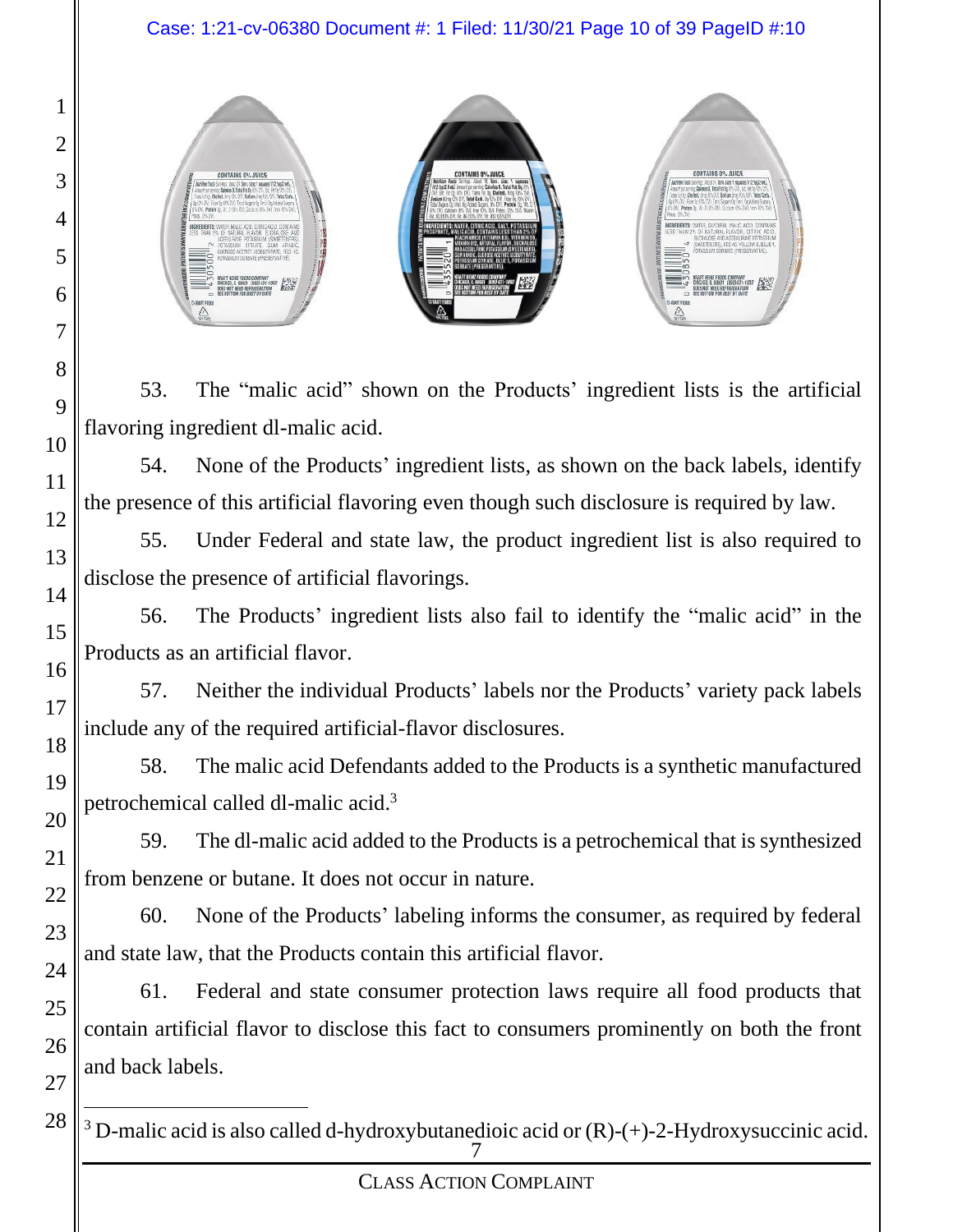1 2 62. Defendants fail to do so, unlawfully misleading consumers to believe that all these Products are naturally flavored when in fact they contain artificial flavoring.

3 4 63. Defendants are sophisticated manufacturers, marketers, and distributors of foods and beverages.

5 6 64. Food-ingredient suppliers offer manufacturers both the natural and artificial versions of the flavoring ingredient malic acid.

7 8 65. Defendants chose to purchase the artificial version of malic acid, not the natural, but label the Products as if they contained the natural compound instead.

9 10 11 66. Defendants, as sophisticated actors in the food and beverage industry, made a conscious choice not to label the Products in accordance with federal and state statutory and common law requirements.

12 13 67. Defendants knew or should have known that the Products are mislabeled and misbranded and violate Federal and state consumer protection laws.

14 15 68. Defendants willfully conceal from consumers, through Product misbranding and misleading advertising, the fact that the Products are artificially flavored.

# **2. Federal and State Law Require Defendants to Disclose the Artificial Flavor in the Products.**

18 19 20 21 69. An artificial flavor is "any substance, the function of which is to impart flavor, which is not derived from a spice, fruit or fruit juice, vegetable or vegetable juice, edible yeast, herb, bark, bud, root, leaf or similar plant material, meat, fish, poultry, eggs, dairy products, or fermentation products thereof." 21 CFR 101.22(a)(1).

22 23 24 70. The dl-malic acid that Defendants put in these Products is derived from petrochemicals, not from "a spice, fruit or fruit juice, vegetable or vegetable juice, edible yeast, herb, bark, bud, root, leaf or similar plant material. . . ."

25 26 71. The dl-malic acid in the Products provides the characterizing tart flavor of the fruits and berries listed on the Products' front labels.

72. The "malic acid" that Defendants put in the Products is therefore an artificial

28

27

16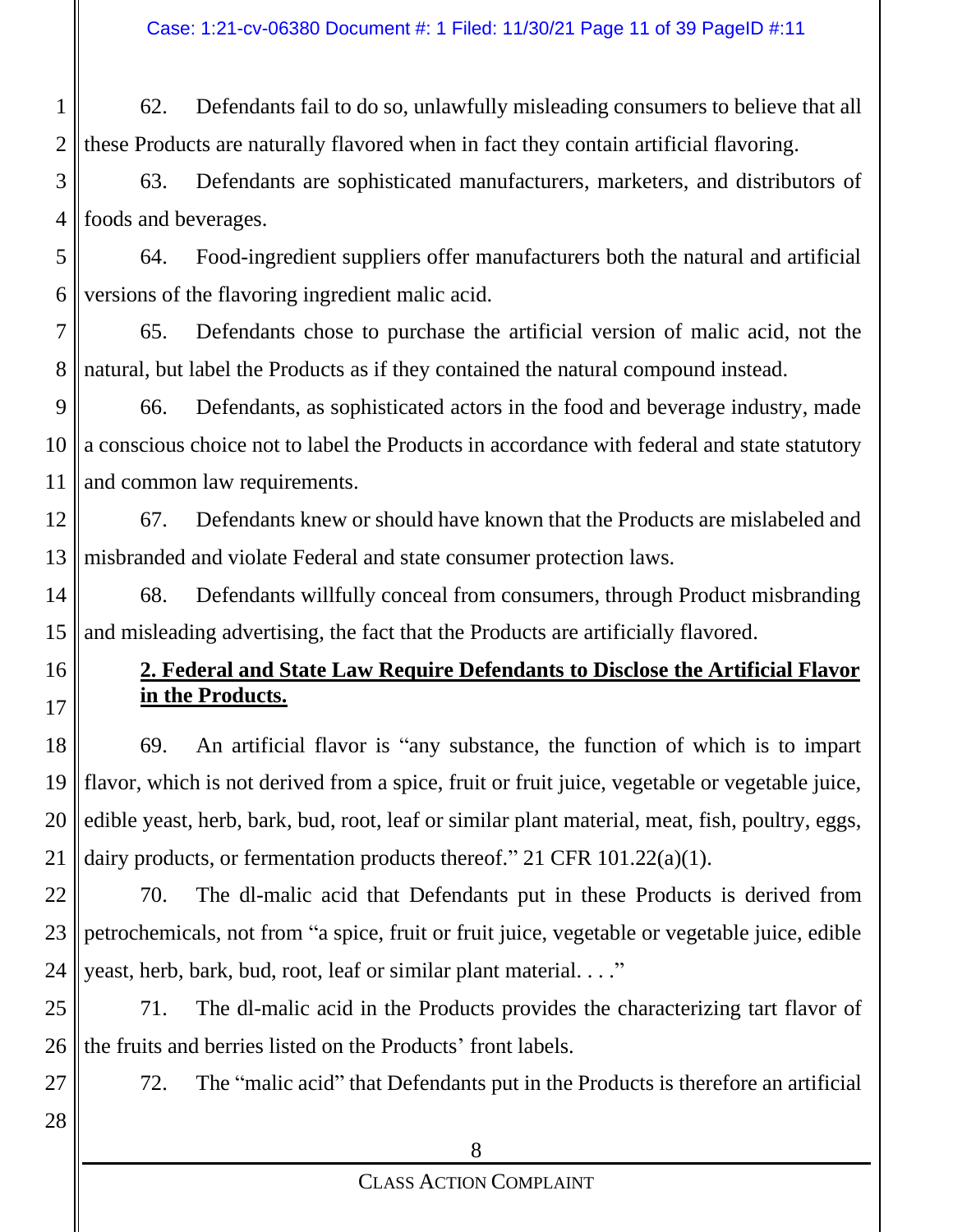1 flavor under federal and state law.<sup>4</sup>

2 3 4 73. Because it contains an artificial flavor, federal and state laws require the Products to display both front- and back-label disclosures to inform consumers that they are artificially flavored.

5

74. The Products' labeling shows none of the required disclosures.

6

75. The Products therefore violate federal and state consumer protection laws.

7 8 9 76. U.S. Food, Drug, and Cosmetic Act regulations require that a food's label accurately describe the food product, its characterizing flavors, and all ingredients. *See*, 21 C.F.R. 102.5(a).

10 11 77. Under federal law, any recognizable primary flavor identified on the front label of a food Product is referred to as a "characterizing flavor."

12 13 14 15 78. Federal regulations hold that if "the label, labeling, or advertising of a food makes any direct or indirect representations with respect to the primary recognizable flavor(s), by word, vignette, e.g., depiction of a fruit, or other means" then "such flavor shall be considered the characterizing flavor". *See* 21 C.F.R. 101.22(i).

16 17 79. Each of the fruits and berries listed on the Products' front-labels are primary recognizable flavors and are therefore by law considered characterizing flavors.

18 19 20 80. If a product's characterizing flavor is not created exclusively by the named flavor ingredient, the product's front label must state that the product contains either natural or artificial flavorings or both.

21 22 23 81. If any artificial flavor "simulates, resembles or reinforces" the characterizing flavor in the product, the food must be prominently labeled as "Artificially Flavored." 21 C.F.R. 101.22(i) (3), (4).

24

<sup>25</sup> 26 27 <sup>4</sup> Both the natural form and the artificial form of malic acid are considered "GRAS" – Generally Regarded as Safe – under U.S. food labeling laws. The artificial form, dl-malic acid, however, has not been extensively tested for safety in food.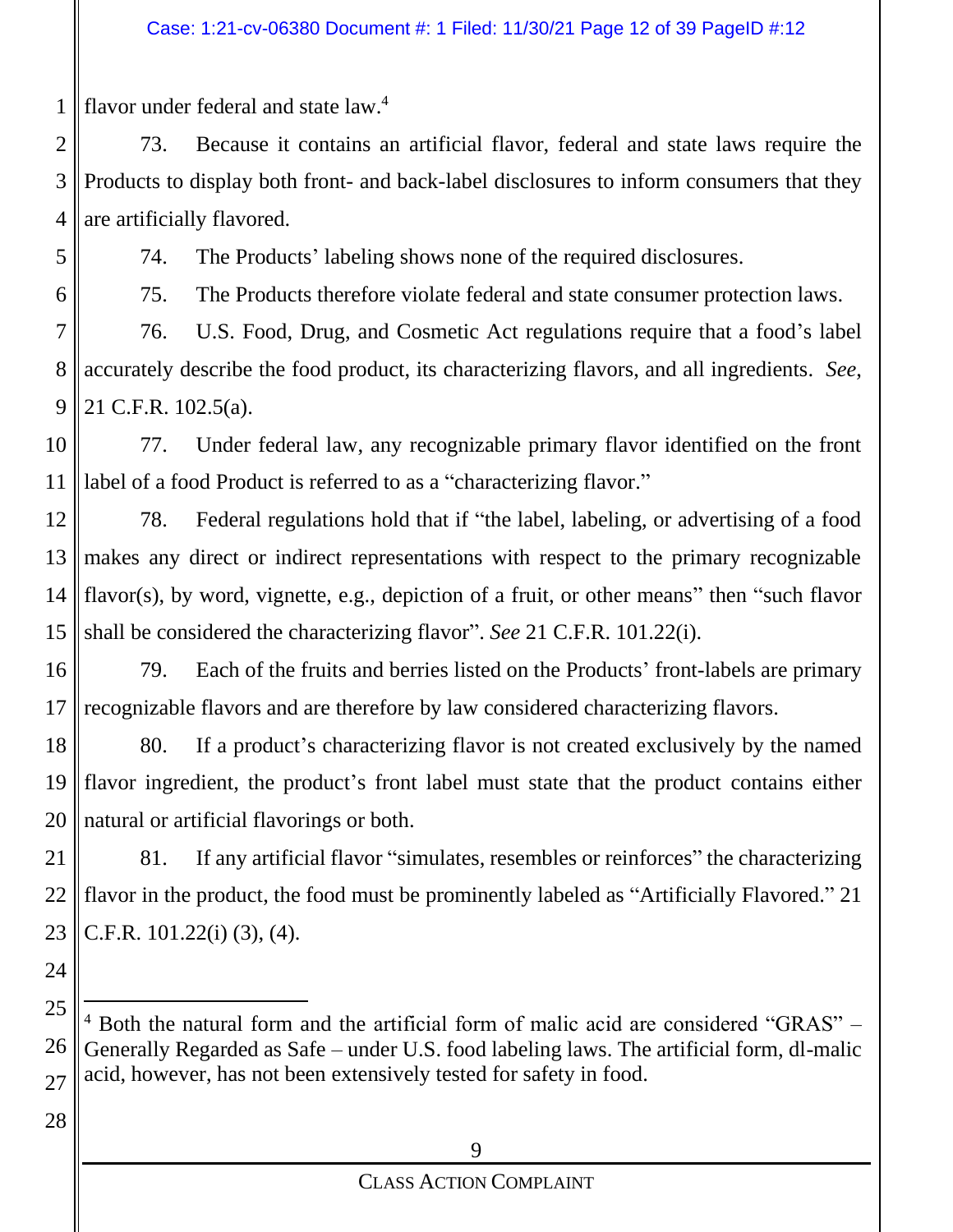1 2 82. Federal regulations at 21 C.F.R. 101.22(c) require all foods containing artificial flavoring to include:

A statement of artificial flavoring . . . [which] shall be placed on the food or on its container or wrapper, or on any two or all three of these, as may be necessary to render such a statement likely to be read by the ordinary person under customary conditions of purchase and use of such food.

7 8 9 10 11 83. A food product's label must also include a statement of the "presence or absence of any characterizing ingredient(s) or component(s)  $\ldots$  when the presence or absence of such ingredient(s) or component(s) in the food has a material bearing on price or consumer acceptance . . . and consumers may otherwise be misled about the presence or absence of the ingredient(s) or component(s) in the food." 21 C.F.R. 102.5(c).

12 13 84. Such statement must be in clearly noticeable print on the front display panel and of sufficient size for an average consumer to notice.

14

3

4

5

6

85. The Products' labels do not include any of the required label statements.

15 16 86. The Products' labels therefore violate federal, California, Illinois and Pennsylvania state laws as well as similar laws of other states.

17 18 19 20 87. California law prohibits corporations and other entities from making untrue or misleading statements about goods, engaging in unethical practices injurious to California residents or competing corporations and other entities, and from violating FDA and other federal regulations and the laws of other states regarding consumer protections.

21 22 23 88. California's Sherman law also incorporates by reference all of the federal FDA labeling regulations so that any food product that is in violation of FDA regulations also violates California state law.

24 25 26 27 89. Illinois law prohibits businesses from engaging in unfair methods of competition and unfair or deceptive acts or practices in the conduct of any trade or commerce to include making unlawful the employment of deception, misrepresentation, and the concealment, suppression, or omission of material facts.

28

90. The Illinois Food Drug and Cosmetic Act (410 ILCS 620/11) also requires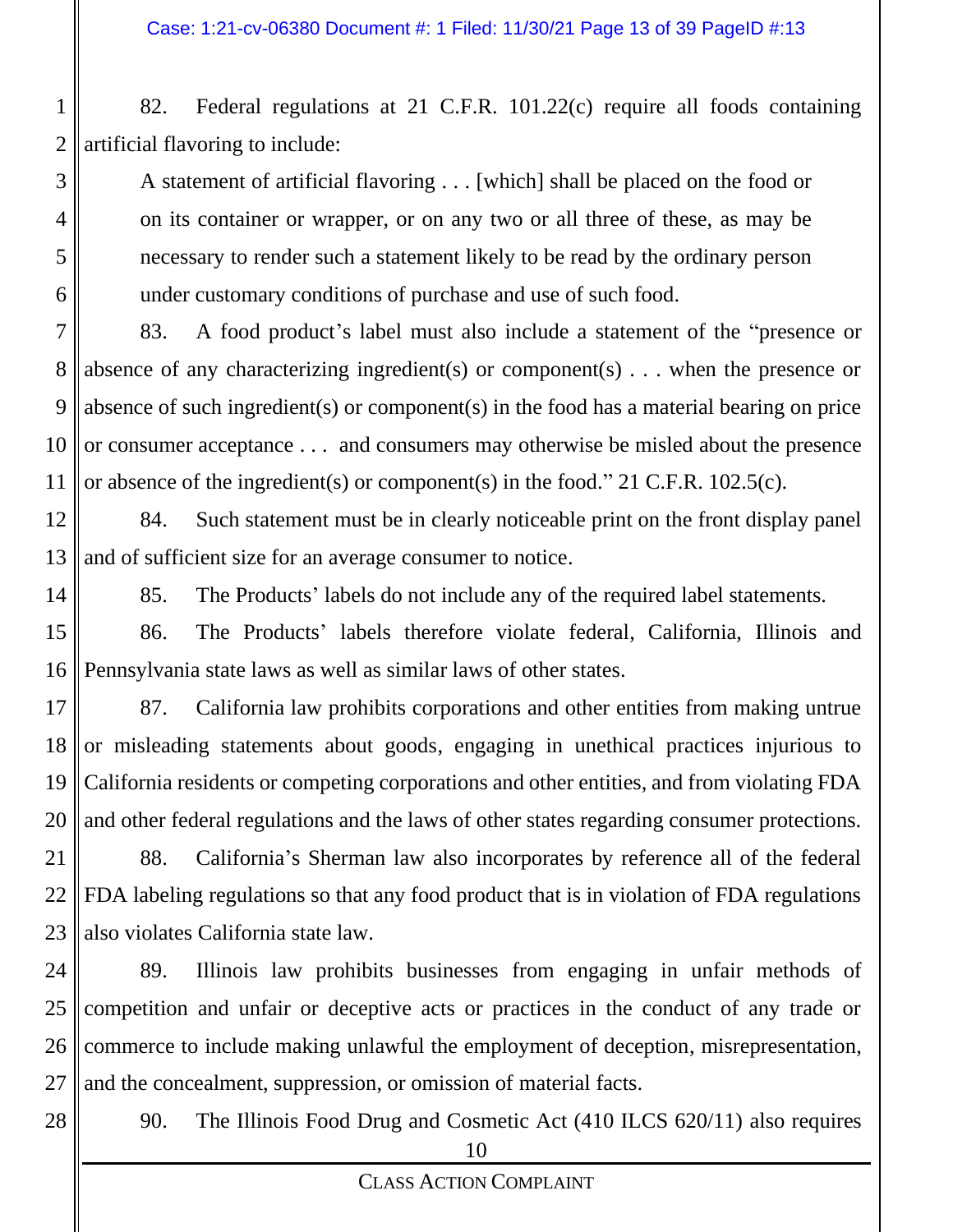1 2 Defendants to place on the Products' labels a notice to inform consumers that the Products contain artificial flavoring.

3 4 5 6 91. Pennsylvania law prohibits businesses from engaging in unfair methods of competition and unfair or deceptive practices in trade or commerce, including any representations that goods have ingredients, characteristics, benefits, or qualities they do not have and deceptive conduct likely to create confusion to the detriment of consumers.

7 8 9 92. Defendants were therefore required under all these states' laws to place prominently on the Products' front labels a notice sufficient to allow consumers to understand that the Products contain artificial flavorings.

10 11 93. Defendants failed to disclose in the Product labels that the Products contain artificial flavors.

12 13 14 94. Defendants failed to accurately label the Products, deceiving consumers and at a minimum violating federal law, rendering the Products misbranded and illegal to sell, as well as the state laws of California, Illinois, and Pennsylvania.

15 16 95. Other states' laws similarly require that food product labels must disclose the presence of artificial flavoring and be accurate and complete and not misleading.

17 18 96. The Products are therefore misbranded and illegal to distribute or sell in commerce in California, Illinois, Pennsylvania, and anywhere in the U.S.

19 20 97. Plaintiffs and proposed Class members were unaware that the Products contained artificial flavors when they purchased them.

21 22 23 98. When purchasing the Products, Plaintiffs were seeking products of particular qualities, specifically products that were flavored only with the natural ingredients claimed on the labels and that did not contain artificial flavors.

24 25 26 99. Plaintiffs are not alone in these consumer preferences. Forbes Magazine reported that 88% of consumers polled indicated they would pay more for foods perceived as natural or healthy. "All demographics [of consumers]—from Generation Z to Baby

28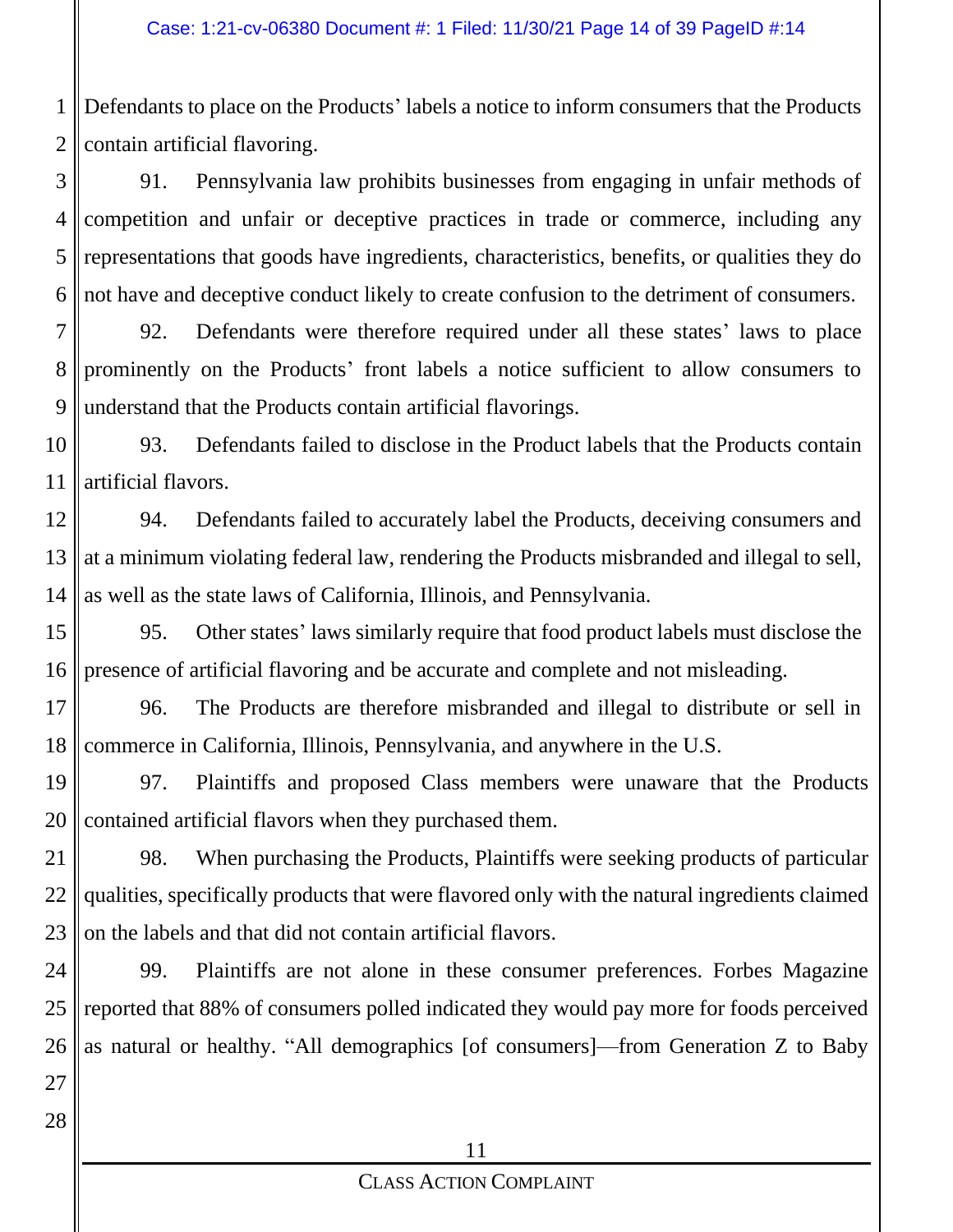1 2 Boomers—say they would pay more" for such products, specifically including foods with no artificial flavors.<sup>5</sup>

3 4 5 100. Plaintiffs lost money as a result of Defendants' conduct because they purchased Products that contained undisclosed and undesirable artificial flavors at a price premium.

6 7 8 9 101. Defendants' marketing of the Products reflects this knowledge of consumers' preference for natural products – not by manufacturing the Products only with natural ingredients but rather by concealing the fact that the Products contain artificial flavoring chemicals.

10

# **3. Defendants' Competitors Label Their Products Lawfully.**

11 12 102. Defendants not only deceive consumers but also gain an unfair commercial advantage in the marketplace by labeling the Products deceptively.

13 14 103. Other manufacturers of competing beverage and water enhancer products label their products lawfully.

15 16 17 104. Other manufacturers of artificially-flavored fruit and berry-flavored drinks and water enhancer products, for example, accurately and lawfully label their products as "Artificially Flavored."

18 19 20 105. Other competing manufacturers, offering products whose labels suggest as Defendants do that their products are naturally flavored, truly make their products only with natural ingredients.

21 22 23 106. Defendants, however, conceal the use of artificial flavoring, thus deceiving consumers, illegally cutting costs and increasing profits, and competing unfairly and unlawfully in the marketplace.

24 25 107. Defendants' conduct injures competing manufacturers that do not engage in

26 27 28 <sup>5</sup> "Consumers Want Healthy Foods--And Will Pay More For Them"; Forbes Magazine, February 15, 2015. https://www.forbes.com/sites/nancygagliardi/2015/02/18/consumerswant-healthy-foods-and-will-pay-more-for-them/#4b8a6b4b75c5; last visited November 3, 2021.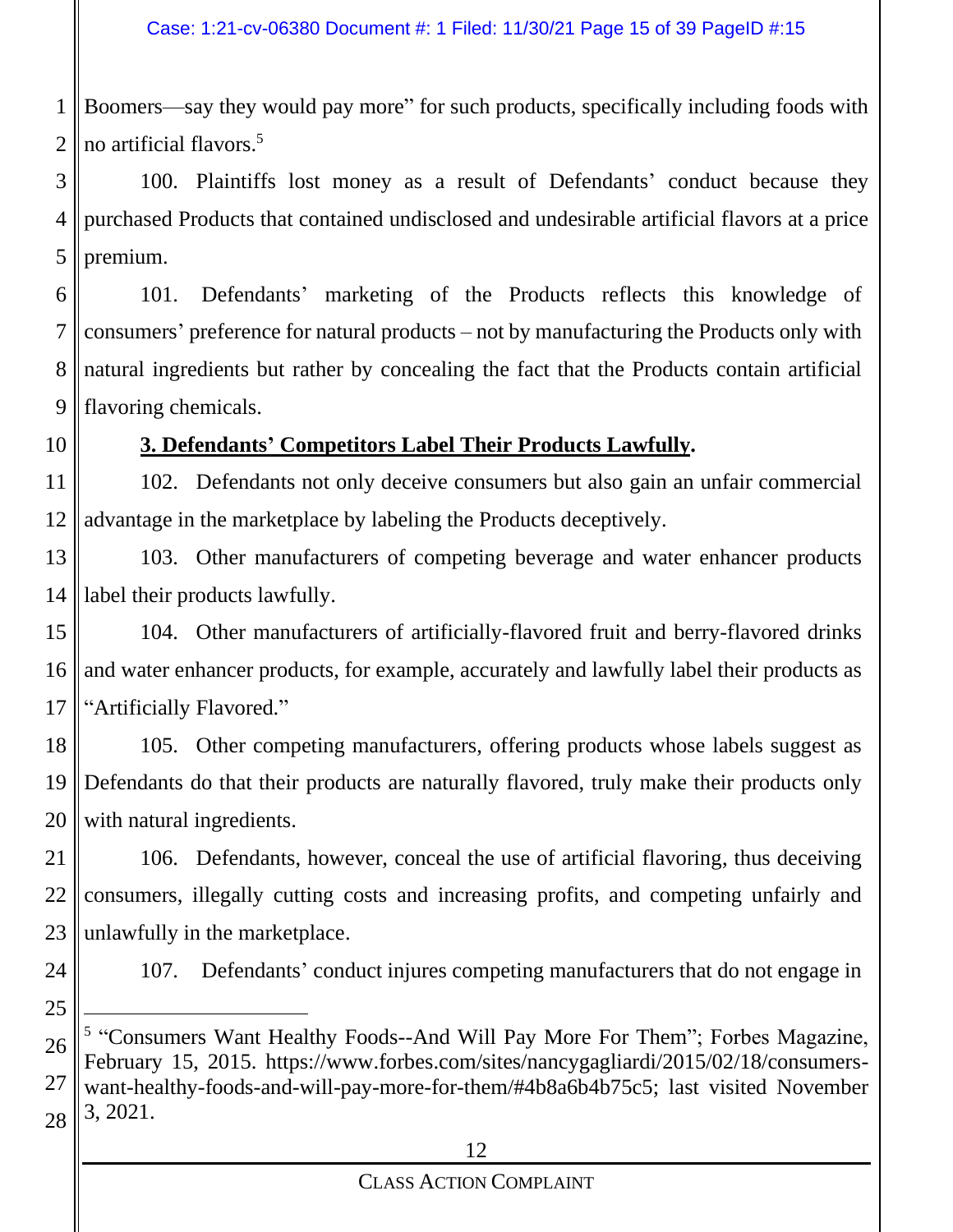1 2 the same illegal behavior. Those manufacturers compete for market share and limited shelf space, as well as for consumers' buying preferences and dollars.

3 4 108. Defendants' competitors market their products so as to compete lawfully. Kraft Heinz and Kraft Heinz Foods do not.

#### 6 **4. Plaintiffs and the Class Pay a Price Premium for Defendants' Misbranded Products.**

5

7 8 109. Plaintiffs purchased the Products in California during the Class Period as defined herein.

9 10 11 110. Plaintiff Peggy Tatum purchased the Products about two times per month from about 2016 until October 2021 at Walmart and Target stores located in or near Brentwood, California.

12 13 14 111. Plaintiff Lisa Boss purchased the Products one to two times per month from about 2018 until Oct 2021 at various locations in California, most recently at a Walmart warehouse store located at or near 3750 S. Mooney Boulevard, Visalia, CA 93277.

15 16 17 112. Plaintiff Linda Gunnett purchased the Products about once per month from about 2019 until Oct 2021 from retailers in Riverside County including Ralphs, Walmart, and Vons.

18 19 20 113. Plaintiffs purchased the Products at the marked retail prices, individually and in variety packs, ranging from \$2.75 to \$4.99 per unit, and from time to time at other promotional prices.

21 22 23 24 114. Plaintiffs first discovered Defendants' unlawful conduct described herein in 2021, when they learned that the Products' characterizing flavors were deceptively simulated using artificial flavoring even though Defendants failed to disclose that fact on the Products' labels.

25 26 27 28 115. Plaintiffs were deceived by and relied upon the Products' deceptive labeling, and specifically Defendants' omission of the fact that the Products contained artificial flavorings. Plaintiffs purchased the Products believing they were naturally flavored, based on the Products' deceptive labeling and failure to disclose the artificially flavoring.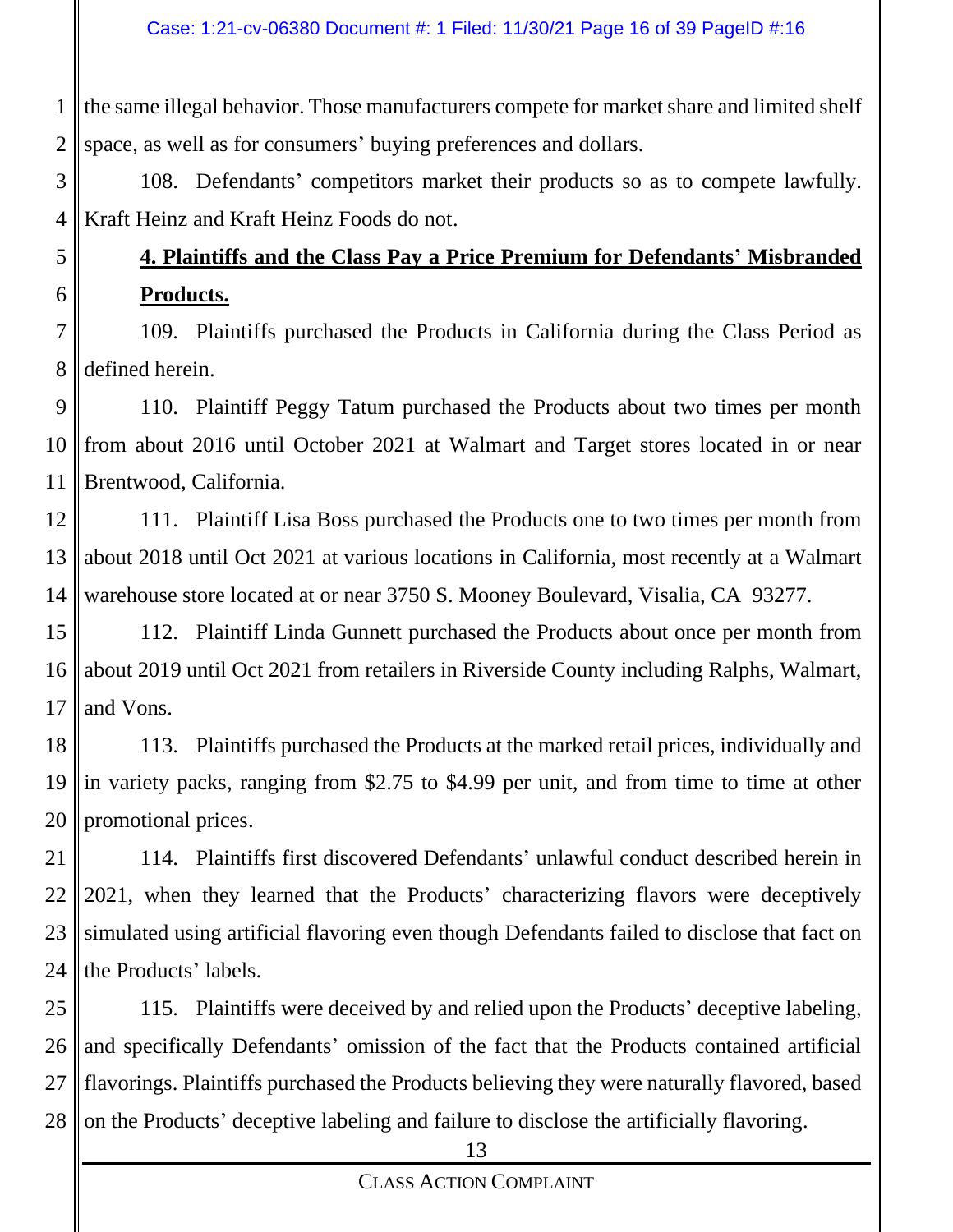1 2 3 4 116. Plaintiffs, as reasonable consumers, are not required to subject consumer food products to laboratory analysis, to scrutinize the back of the label to discover that the Products' front label are false and misleading, or to independently research information that state law and federal regulations require be displayed prominently on the front.

5 6 117. Defendants, but not Plaintiffs, knew or should have known that the Products' labeling was false and in violation of federal regulations and state laws.

7 8 9 10 11 12 118. Because Plaintiffs reasonably assumed the Products to be free of artificial flavoring based on the Products' labels and advertising, when they were not, they did not receive the full benefit of their purchases. Instead of receiving the benefit of products free of artificial flavoring, Plaintiffs received Products that were unlawfully labeled to deceive consumers into believing that they were exclusively naturally flavored and contained no artificial flavoring, in violation of federal and state labeling laws and regulations.

13 14 15 119. Plaintiffs and the Class would not have purchased the Products in the absence of Defendants' misrepresentations and omissions. Had Defendants not violated state and federal law, Plaintiffs and the Class would not have been injured.

16 17 120. Products that consumers believe to be naturally flavored sell at a price premium compared to products that contain artificial flavors.

18 19 20 121. Both Plaintiffs and the Class members would not have purchased the Products or would not have paid as much for the Products absent Defendants' false and misleading statements and omissions.

21 22 122. The Products were therefore worth less to Plaintiffs and other Class members than they paid for them.

23 24 25 26 123. Defendants' unlawful and deceptive labeling practices and knowing and willful omissions caused Plaintiffs and the Class to lose money. Plaintiffs, and each Class member, altered their financial positions to their detriment and suffered losses equal to the price premium they paid.

28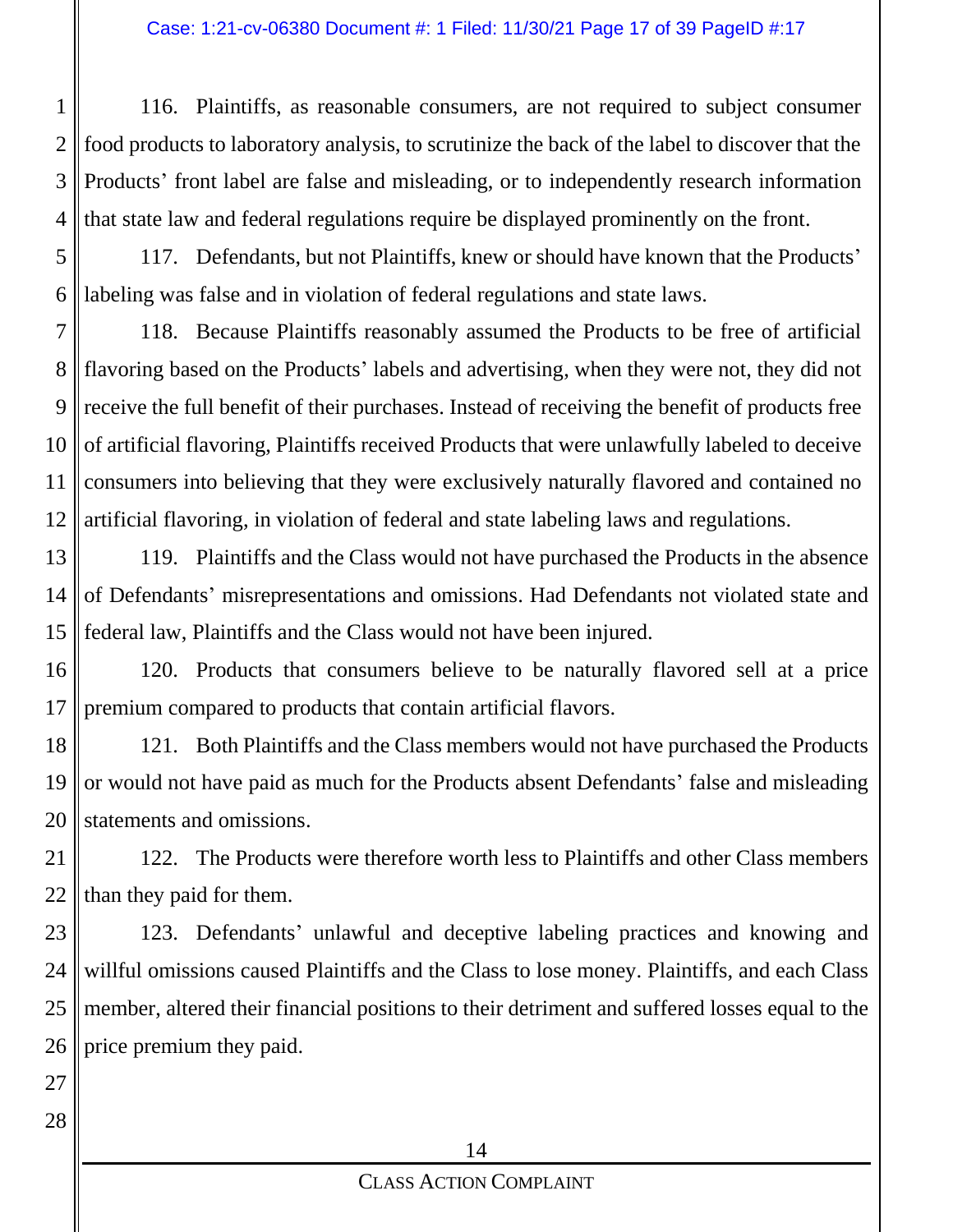1 2 3 124. Plaintiffs intend to, desire to, and will purchase the Products again when they can do so with the assurance that the Products' labels, which warrant that the Products are solely naturally flavored, are lawful and consistent with the Products' ingredients.

4

## **V. DELAYED DISCOVERY**

5 6 7 125. Plaintiffs did not discover that Defendants' labeling of the Products was false and misleading until 2021 when they learned the Products contained undisclosed artificial flavoring.

8 9 10 11 12 13 14 15 16 17 18 126. Plaintiffs are reasonably diligent consumers who exercised reasonable diligence in their purchases and consumption of the Products. Nevertheless, they would not have been able to discover Defendants' deceptive practices and lacked the means to discover them given that, like nearly all consumers, they rely on and are entitled to rely on the manufacturer's obligation to label its products in compliance with federal regulations and state law. Furthermore, Defendants' labeling practices and non-disclosures—in particular, misnaming and failing to correctly identify the artificial flavors in the ingredient list, or to disclose that the Products contained artificial flavoring, or to accurately identify the kind of malic acid that Defendants put in the Products, impeded Plaintiffs' and the Class members' abilities to discover the deceptive and unlawful labeling of the Products throughout the Class Period.

19 20 21 22 127. Because Defendants actively concealed the illegal conduct, preventing Plaintiffs and the Class from discovering the violations of state and federal law, Plaintiffs and the Class are entitled to delayed discovery and an extended Class Period tolling the applicable statute of limitations.

23

# **VI. CLASS ACTION ALLEGATIONS**

24 25 128. Plaintiffs bring this action on behalf of themselves, and all others similarly situated (the "Class") pursuant to the Class Action Fairness Act, 28 U.S.C. § 1332(d).

129. The Class is defined as follows:

- 26
- 27

28

All U.S. citizens who purchased the Products in the United States on or after January 1, 2014 and until the date the Class is certified by the Court,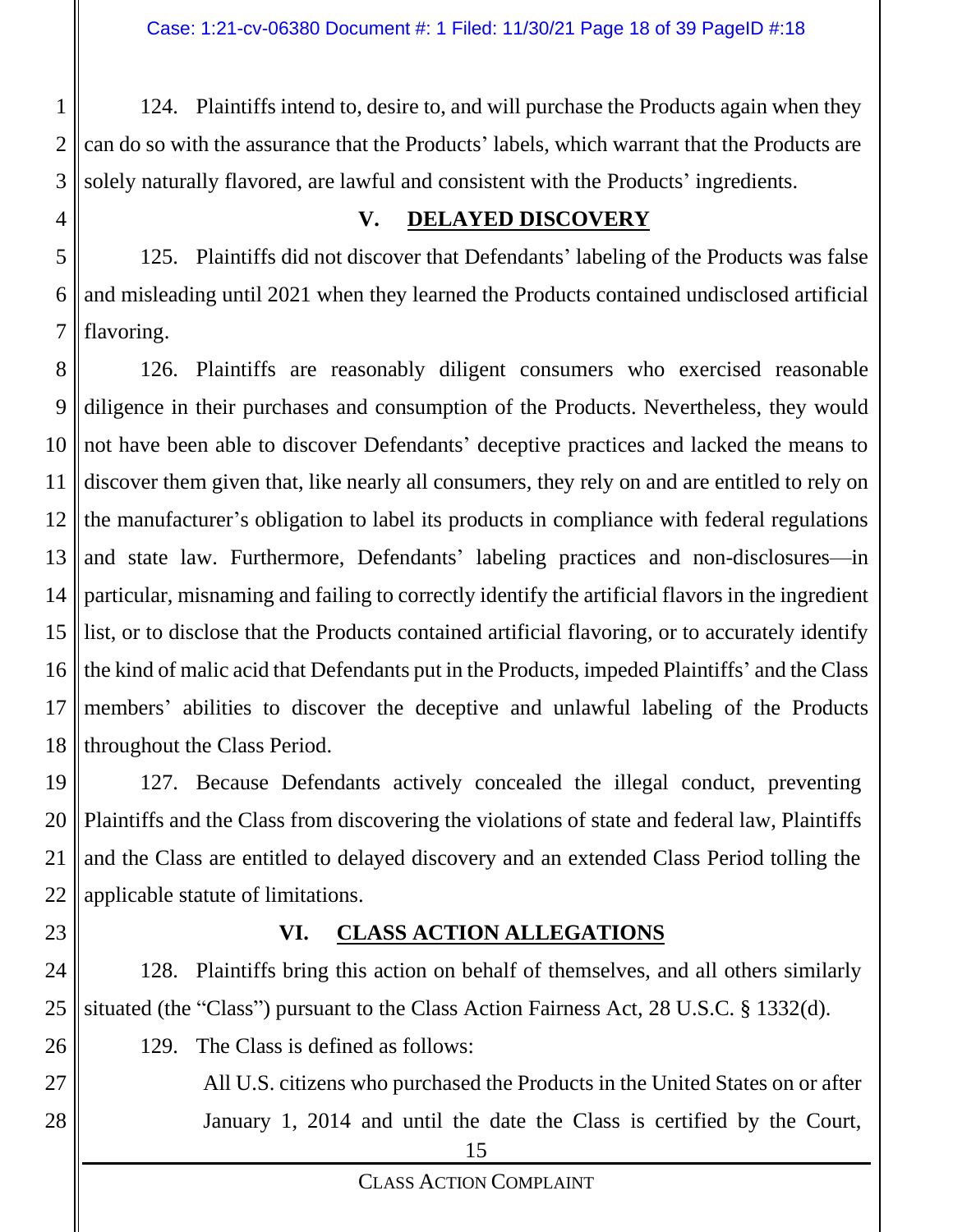excluding Defendants and Defendants' officers, directors, employees, agents, and affiliates, and the Court and its staff.

130. The Plaintiffs also represent a proposed California Sub-Class.

131. The proposed California Sub-Class is defined as follows:

All California residents who purchased the Products in California on or after January 1, 2014 and until the date the Sub-Class is certified by the Court, excluding Defendants and Defendants' officers, directors, employees, agents, and affiliates, and the Court and its staff.

9 10 11 12 132. During the Class Period, the Products unlawfully contained the undisclosed artificial flavor dl-malic acid and were otherwise improperly labeled. Defendants failed to label the Products to disclose the presence of artificial flavorings as required by federal and state law.

13 14 133. During the Class Period, Class members purchased one or more of the Products and incurred the same injuries as alleged herein for the Plaintiffs.

15 16 17 134. The proposed Class meets all criteria for a class action, including numerosity, typicality, superiority, and adequacy of representation; there is a well-defined community of interest in questions of law and fact common to the Class.

18 19 20 21 22 23 135. The proposed Class satisfies numerosity. Defendants distribute the products through numerous retailers such as Walmart, Walgreens, Ralphs, Vons, Safeway, WinCo, Albertsons, Target, Rite Aid, Amazon, and Instacart; the Class numbers at least in the tens of thousands of consumers. Individual joinder of the Class members in this action is impractical. Addressing the Class members' claims through this class action will benefit Class members, the parties, and the courts.

24 25 26 27 136. The proposed Class satisfies typicality. Plaintiffs' claims are typical of and are not antagonistic to the claims of other Class members. Plaintiffs and the Class members all purchased the Products, were deceived by the false and deceptive labeling, and lost money as a result.

28

1

2

3

4

5

6

7

8

137. The proposed Class satisfies superiority. A class action is superior to any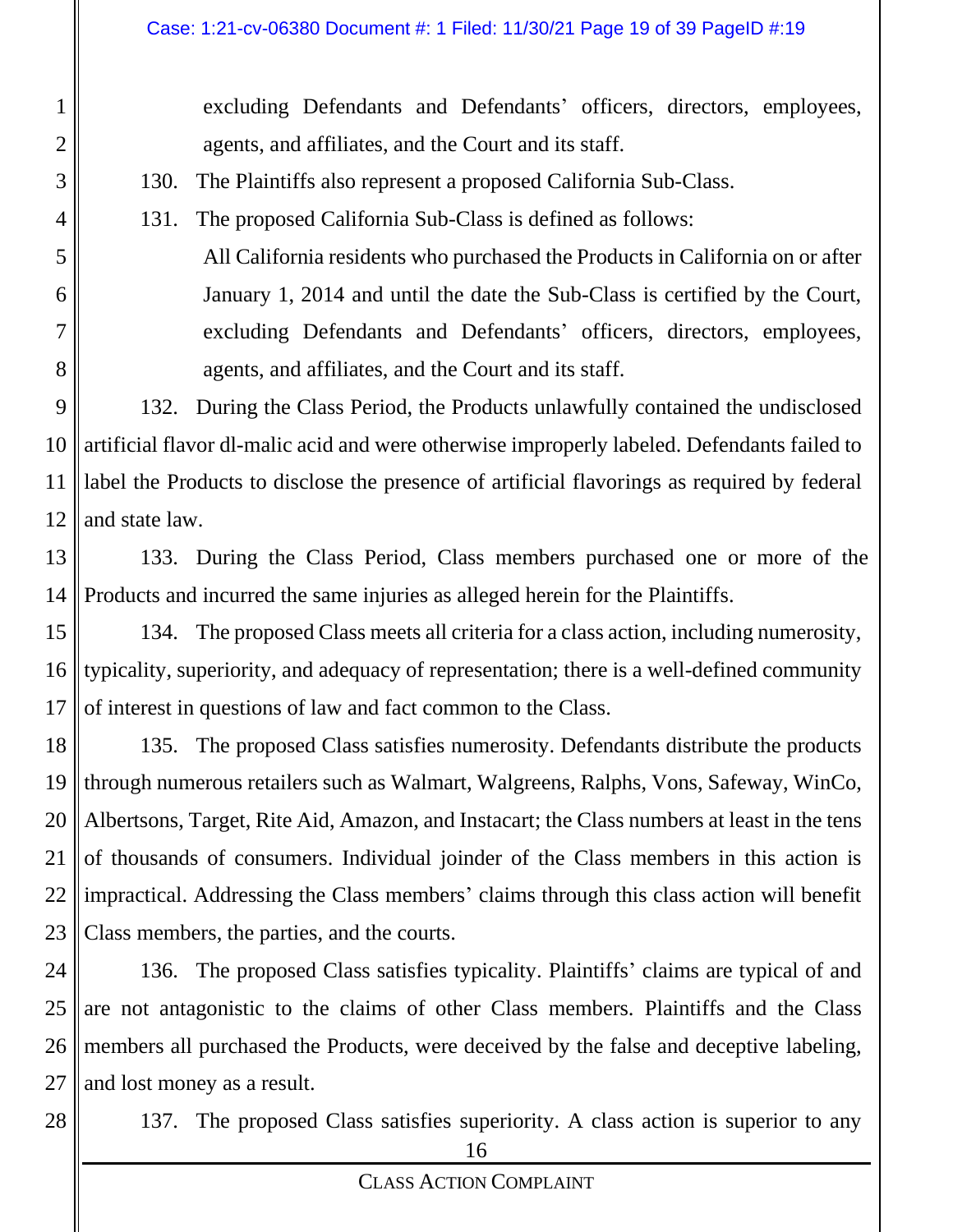1 2 3 4 5 6 other means for adjudication of the Class members' claims because each Class member's claim is modest, based on the Products' retail purchase price which is generally under \$5.00. It would be impractical for individual Class members to bring individual lawsuits to vindicate their claims. If this action is not brought as a class action, Defendant can continue to deceive consumers, unfairly compete with other companies, and violate federal and state law with impunity.

7 8 9 138. Because Defendants made misrepresentations on the label of the Products themselves, all Class members including Plaintiffs were exposed to and continue to be exposed to the omissions and affirmative misrepresentations.

10 11 12 13 14 139. The proposed Class representatives satisfy adequacy of representation. The Plaintiffs are adequate representatives of the Class as they seek relief for the Class, their interests do not conflict with the interests of the Class members, and they have no interests incompatible with those of other Class members. Plaintiffs have retained counsel competent in the prosecution of consumer fraud and class action litigation.

15 16 17 140. There is a well-defined community of interest in questions of law and fact common to the Class, and these predominate over any individual questions affecting individual Class members in this action.

18

19

20

21

22

23

24

25

26

27

28

141. Questions of law and fact common to Plaintiffs and the Class include:

- a. Whether Defendants failed to disclose the presence of an artificial flavoring ingredient in the Products;
	- b. Whether Defendants violated U.S. Food and Drug Administration labeling regulations and corresponding state law;
	- c. Whether Defendants' labeling omissions and representations constituted false advertising under state and federal law;
		- d. Whether Defendants' conduct constituted violations of California's Consumers Legal Remedies Act, Cal. Civ. Code §§1750 *et seq*.
	- e. Whether Defendants' conduct constituted violations of California's Unfair Competition Law, Cal. Bus. & Prof. Code §§17200, *et seq*.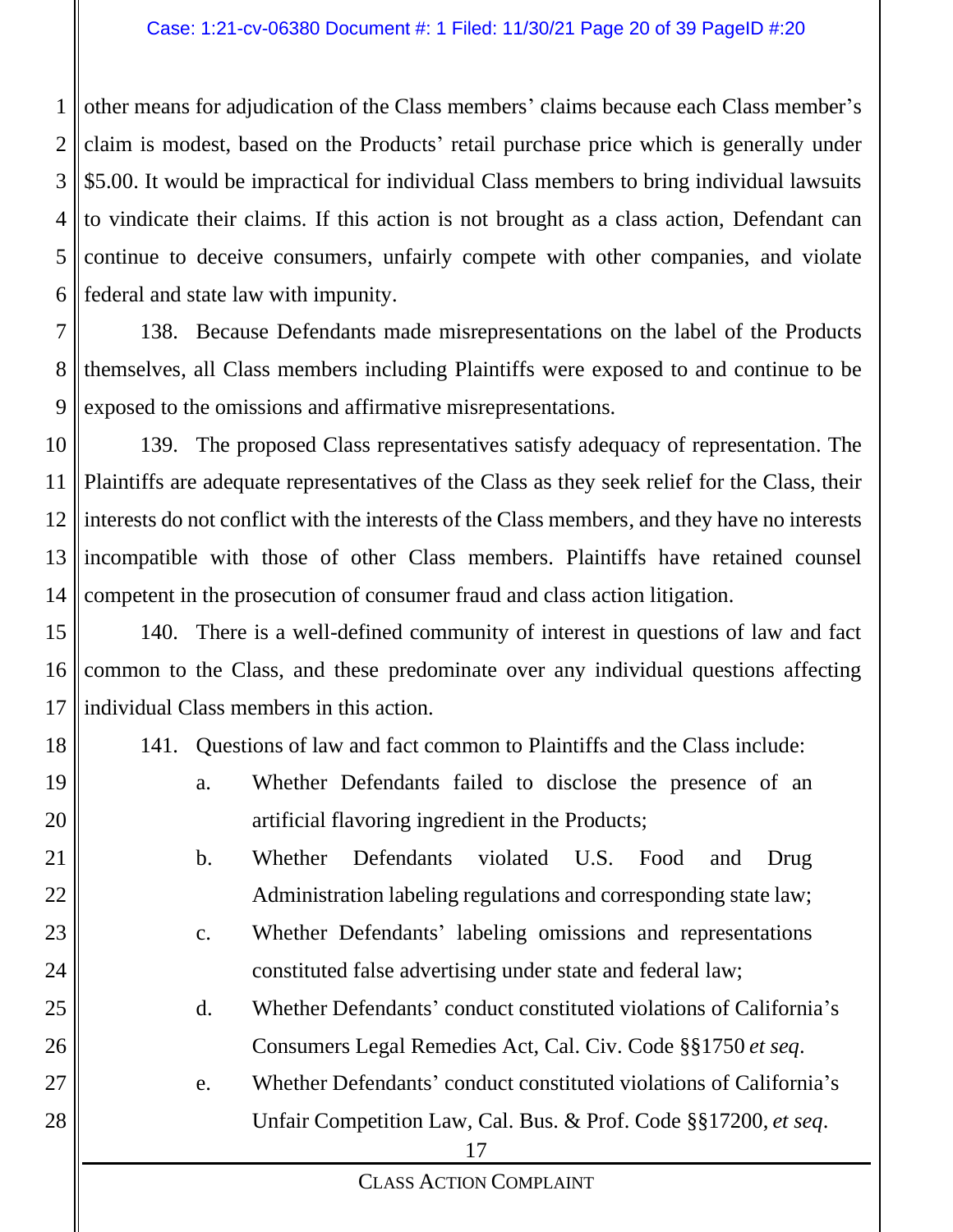| f. |                                                                         |  |
|----|-------------------------------------------------------------------------|--|
|    | Whether Defendants' conduct constituted violations of California's      |  |
|    | False Advertising law, Cal. Bus. & Prof. Code §§ 17500, et seq.         |  |
| g. | Whether Defendants' conduct constituted a violation of the              |  |
|    | Illinois Consumer Fraud and Deceptive Business Practices Act,           |  |
|    | 815 ILCS 505/1, et seq.                                                 |  |
| h. | Whether Defendants' conduct constituted a violation of                  |  |
|    | Pennsylvania Unfair Trade Practices and Consumer Protection             |  |
|    | Law, 73 Pa. Stat. § 209, et seq.                                        |  |
| i. | Whether Defendants' conduct constituted a violation of other            |  |
|    | states' consumer protection statutes;                                   |  |
| j. | Whether Defendants' conduct constituted a violation of state            |  |
|    | common-law consumer protection and unfair competition                   |  |
|    | statutes;                                                               |  |
| k. | Whether Defendants' advertising and label statements describing         |  |
|    | natural fruit and berry flavors were an affirmative representation      |  |
|    | of the Products' composition creating an express warranty;              |  |
| 1. | Whether Defendants' conduct constitutes a breach of implied             |  |
|    | warranties under state statutes and common law;                         |  |
| m. | Defendants'<br>conduct<br>Whether<br>constitutes<br>negligent           |  |
|    | misrepresentation;                                                      |  |
| n. | Whether Defendants' conduct constitutes fraud by omission;              |  |
| 0. | Whether the statute of limitations should be tolled on behalf of        |  |
|    | the Class due to Defendants' deceptive conduct in concealing the        |  |
|    | presence of artificial flavoring ingredients in the Products;           |  |
| p. | Whether Plaintiffs and the Class are entitled to restitution,           |  |
|    | rescission, actual damages, punitive damages, attorneys' fees           |  |
|    | and costs of suit, and injunctive relief; and                           |  |
| q. | Whether Plaintiffs and the Class are entitled to any such further<br>18 |  |
|    |                                                                         |  |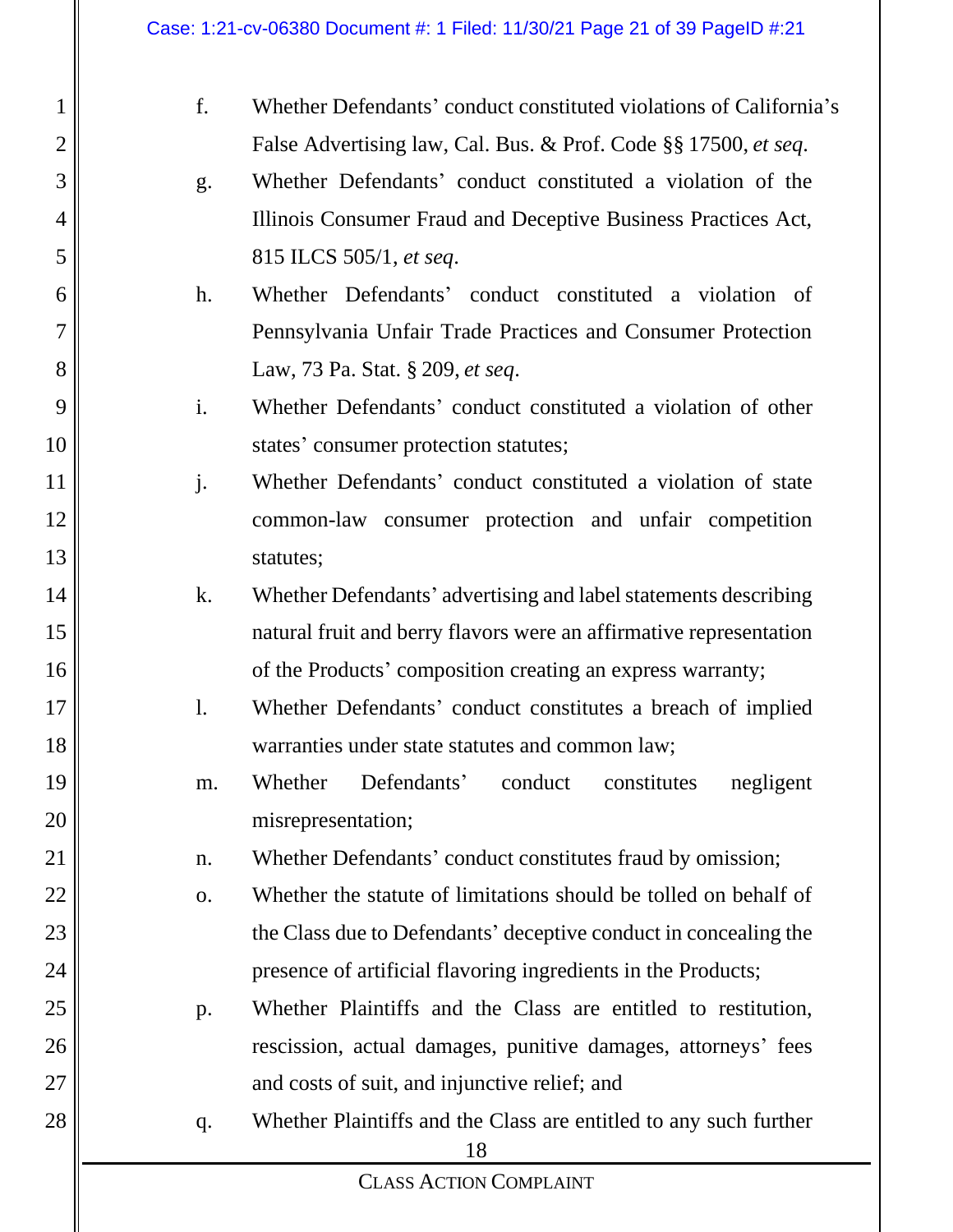#### 19 CLASS ACTION COMPLAINT 1 2 3 4 5 6 7 8 9 10 11 12 13 14 15 16 17 18 19 20 21 22 23 24 25 26 27 28 relief as the Court deems appropriate. 142. Class members lost money as a result of Defendants' unlawful behavior. 143. Class members altered their financial positions to their detriment and suffered individual loss in an amount equal to the price or the price premium they paid for the Products as falsely labeled and advertised. 144. Further, Defendants have acted on grounds applicable to the entire Class, making final injunctive relief or declaratory relief appropriate for the Class as a whole. 145. Class treatment is therefore appropriate for this Action. **VII. CAUSES OF ACTION FIRST CAUSE OF ACTION: Violations of Illinois Consumer Fraud and Deceptive Business Practices Act 815 ILCS § 505/1,2** 147. Plaintiffs re-allege and incorporate by reference the allegations made elsewhere in the Complaint as if set forth in full herein. 148. Defendants' conduct violated the Illinois Consumer Fraud and Deceptive Business Practices Act ("ICFA"). 149. Section 2 of the ICFA declares unlawful "any [u]nfair methods of competition and unfair or deceptive acts or practices, including but not limited to the use or employment of any deception, suppression, or omission of such material fact . . . in the conduct of any trade or commerce . . . whether any person has in fact been misled, deceived, or damaged thereby." 150. Defendants' actions alleged herein violated ICFA. 151. Defendants committed multiple deceptive acts or practices, described above, regarding the labeling and representations of the Products. 152. Defendants intended that Plaintiffs and the Class rely on that deception. 153. Plaintiffs and the Class actually did rely on that deception. 154. Defendants' conduct was in the course of trade or commerce. 155. Plaintiffs and the Class suffered damages as result of those violations. Case: 1:21-cv-06380 Document #: 1 Filed: 11/30/21 Page 22 of 39 PageID #:22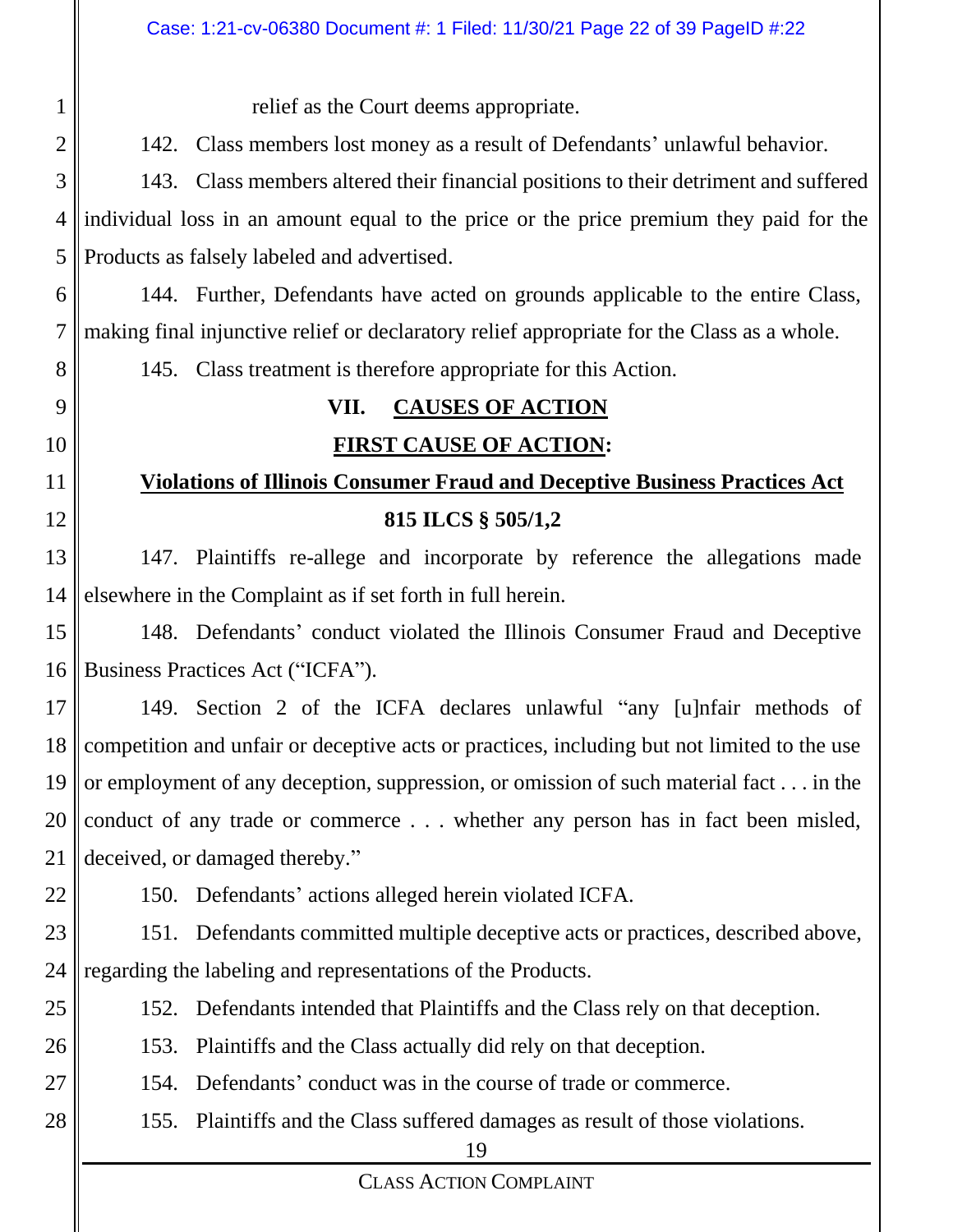1 2 3 4 5 156. Defendants violated the ICFA by engaging in unfair and/or deceptive practices, including, but not limited to, the misrepresentation, concealment, suppression, or omission of material facts, while participating in trade or commerce with the knowledge and/or intent that the State of Illinois and Illinois citizens and others would rely on their deceptive conduct.

6 7 157. In so doing, Defendants acted with reckless disregard meriting an award of punitive damages.

8 9 10 158. Defendants intended that Plaintiffs and each of the other members of the Class would rely upon their deceptive conduct, and a reasonable consumer would in fact be misled by Defendants' deceptive conduct.

11 12 13 159. Had Defendants disclosed the true nature of its Products, Plaintiffs and the Class would not have purchased the Products or would have been paid substantially less for the Products.

14 15 16 160. As a result of Defendants' employment of unfair and deceptive acts or business practices, Plaintiffs and the Class sustained damages in an amount to be proven at trial.

- 17
- 18

19

### **SECOND CAUSE OF ACTION:**

### **Violation of the Consumers Legal Remedies Act ("CLRA")**

Cal. Civ. Code §§ 1750, *et seq*. (on behalf of the California Sub-Class)

20 21 161. Plaintiffs reallege and incorporate by reference the allegations made elsewhere in the Complaint as if set forth in full herein.

22 23 24 162. The CLRA prohibits any unfair, deceptive and unlawful practices, and unconscionable commercial practices in connection with the sale of any goods or services to consumers.

25 26 163. Plaintiffs and the California Sub-Class are "consumers" as defined by Cal. Civ. Code §1761(d).

27 164. The Products are "goods" as defined by Cal. Civ. Code §1761.

28 165. Defendants' failure to label the Products in accord with federal and state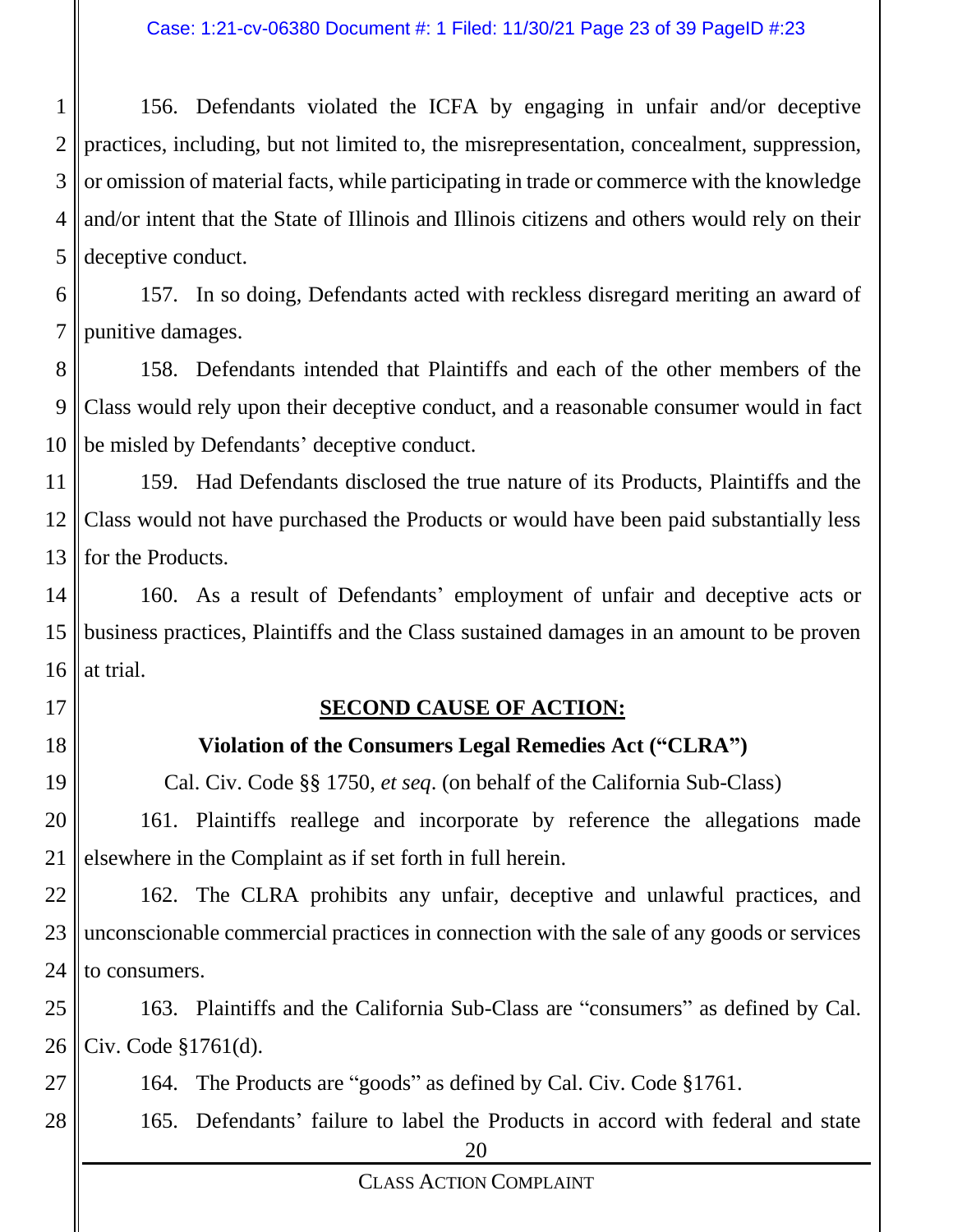1 2 labeling regulations, omitting the required information that the Products contain artificial flavoring, was an unfair, deceptive, unlawful and unconscionable commercial practice.

166. Defendants' conduct violates the Consumer Legal Remedies Act.

4 5 6 7 8 9 167. As a result of Defendants' violations, Plaintiffs and the Class suffered ascertainable losses in the form of the price premiums they paid for the unlawfully labeled and marketed Products, which they would not have paid had Defendants labeled the Products in accordance with federal and California law, and in the form of the reduced value of the Products purchased compared to the Products as labeled, advertised, and warranted.

10 11 12 13 14 15 168. On or about November 10, 2021, Plaintiffs sent a notice letter to Defendants which complies with California Civil Code § 1782 (a). Plaintiffs sent Defendants, individually and on behalf of the proposed Class, a letter via Certified Mail, demanding that Defendants rectify the actions described above by providing monetary relief, agreeing to be bound by their legal obligations, and giving notice to all affected customers of their intent to do so.

16 17 18 169. If Defendants do not comply with the notice letter within thirty (30) days, Plaintiffs will amend this complaint accordingly. Until such time, this Complaint seeks only injunctive relief and not damages under § 1770 and § 1782.

19

20

21

3

# **THIRD CAUSE OF ACTION**:

# **Violation of the Unfair Competition Law ("UCL"), Unlawful Prong**

Cal. Bus. & Prof. Code §§ 17200*, et seq.* (on behalf of the California Sub-Class)

22 23 170. Plaintiffs reallege and incorporate by reference each and every allegation contained elsewhere in this Complaint, as if fully set forth herein.

24 25 171. The UCL prohibits any "unlawful," "unfair" or "fraudulent" business practice. Section 17200 specifically prohibits any "unlawful . . . business act or practice."

26 27 28 172. The UCL recognizes violations of other federal and state laws and statutes and considers those violations also to constitute violations of California law when the violations occur in California.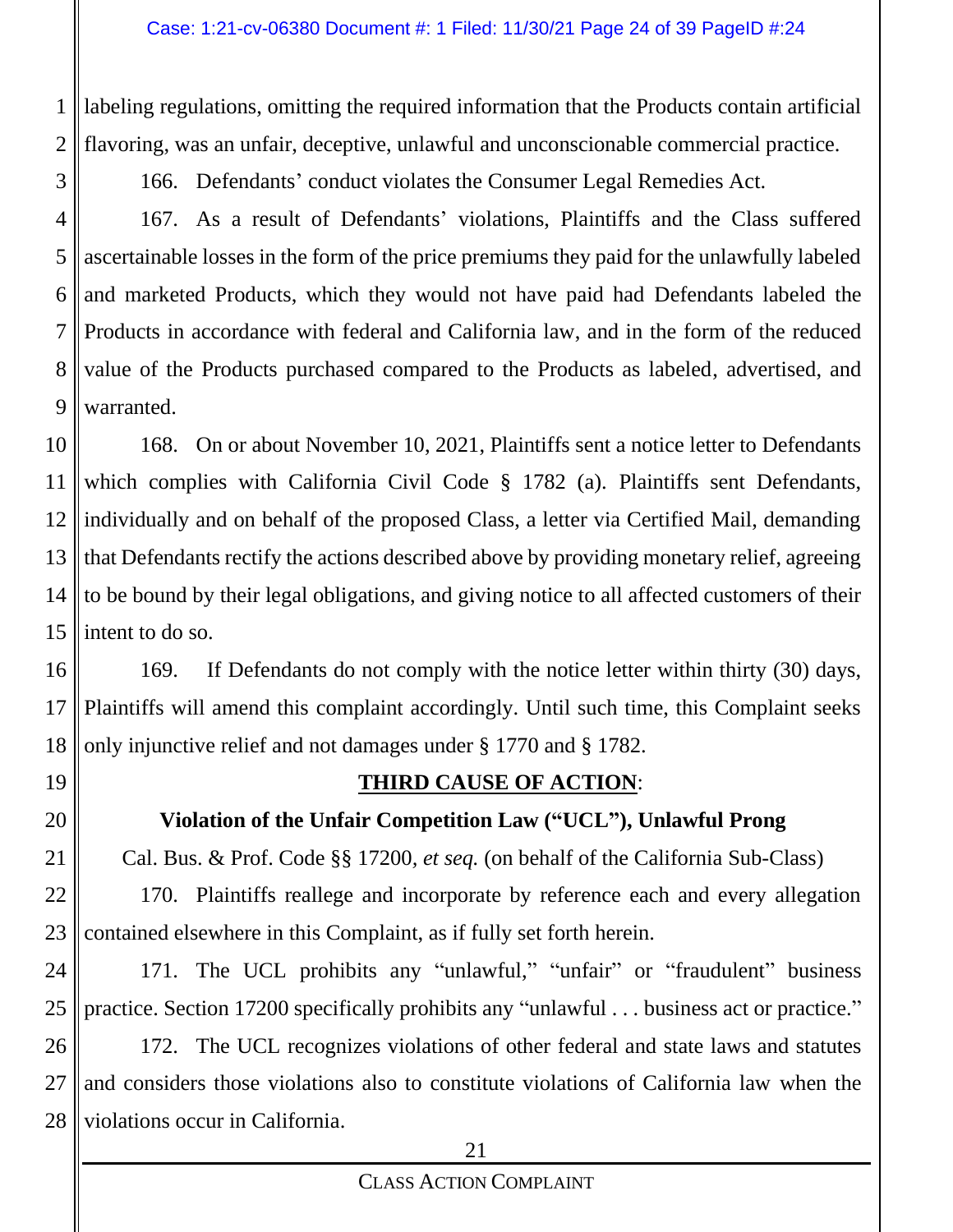1 2 3 173. Defendants' practices as described herein were at all times during the Class Period and continue to be unlawful under, *inter alia*, FDA regulations and California's Sherman Law.

4 5 6 174. Among other violations, Defendants' conduct in unlawfully distributing the Products in commerce in California violated U.S. FDA packaging and labeling regulations.

7 8 9 175. The Products' front labels fail to disclose that the Products contain synthetic artificial flavoring in violation of 21 CFR § 101.22 and California's Sherman Law and are therefore misbranded.

10 176. The Products contain dl-malic acid.

11 12 13 177. The dl-malic acid is an artificial flavoring material, and is included in the Products to create, simulate, and reinforce the Products' characterizing fruit and berry flavors.

14 15 178. The dl-malic acid in the Products is not derived from any natural material as defined in 21 CFR § 101.22 and is therefore by law an artificial flavor.

16 17 18 179. Defendants failed to inform consumers of the presence of the artificial flavor in the Products, on either the front or back-label as required by law, and distributed the Products in interstate commerce and in California.

19 20 180. Defendants' practices are therefore unlawful as defined in Section 17200, *et seq*., of the California Civil Code.

21 22 23 24 181. Pursuant to California Business & Professions Code §17203, Plaintiffs seek an order requiring Defendants to immediately cease such acts of unlawful, unfair and fraudulent business practices and requiring Defendants to return the full amount of money improperly collected to all those who purchased the Products.

25

26

27

28

# **FOURTH CAUSE OF ACTION:**

# **Violations of the Unfair Competition Law ("UCL"), Unfair Prong**

Cal. Bus. & Prof. Code §§ 17200, *et seq*. (on behalf of the California Sub-Class)

182. Plaintiffs reallege and incorporate by reference each and every allegation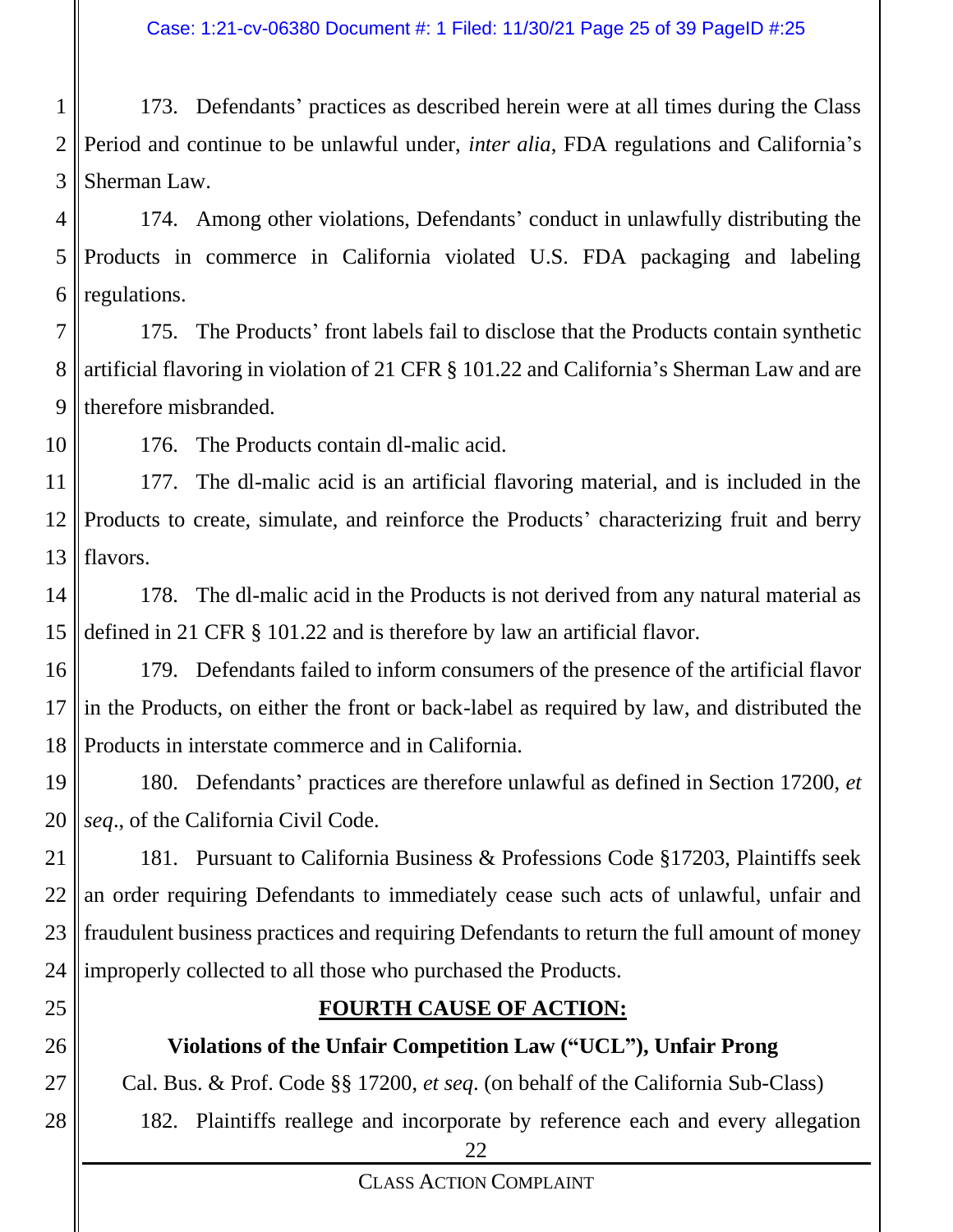1 contained elsewhere in this Complaint as if fully set forth herein.

2 3 4 5 183. Section 17200 of the California Business & Professions Code ("Unfair Competition Law" or "UCL") prohibits any "unfair . . . business act or practice." Defendants' practices violate the Unfair Competition Law "unfair" prong as well as well as the "unlawful" prong

6 7 8 9 184. The Defendants' practices as described herein are "unfair" within the meaning of the California Unfair Competition Law because the conduct is unethical and injurious to California residents and the utility of the conduct to Defendants does not outweigh the gravity of the harm to consumers.

10 11 12 13 14 15 16 185. Defendants' distribution of misbranded Products in violation of federal and state law may have some utility to Defendants in that it allowed Defendants to sell the Products to consumers who otherwise would not purchase an artificially-flavored food product at the retail price or at all if it were labeled correctly, and to realize higher profit margins than if the Products were formulated or labeled lawfully. But this utility is small and is far outweighed by the gravity of the harm Defendants inflicted upon California consumers.

17 18 19 186. Defendants' conduct also injures competing food product manufacturers, distributors, and sellers who do not engage in the same unlawful, unfair, and unethical behavior.

20 21 22 187. Moreover, Defendants' practices violate public policy expressed by specific constitutional, statutory, or regulatory provisions, including the Sherman Law, the False Advertising Law, and the FDA regulations cited herein.

23 24 188. Plaintiffs' and the California Sub-Class members' purchases of the Products took place in California.

25 26 189. Defendants labeled the Products in violation of federal regulations and California law requiring truth in labeling.

27 28 190. Defendants consciously failed to disclose material facts to Plaintiffs and the California Sub-Class in Defendants' advertising and marketing of the Products.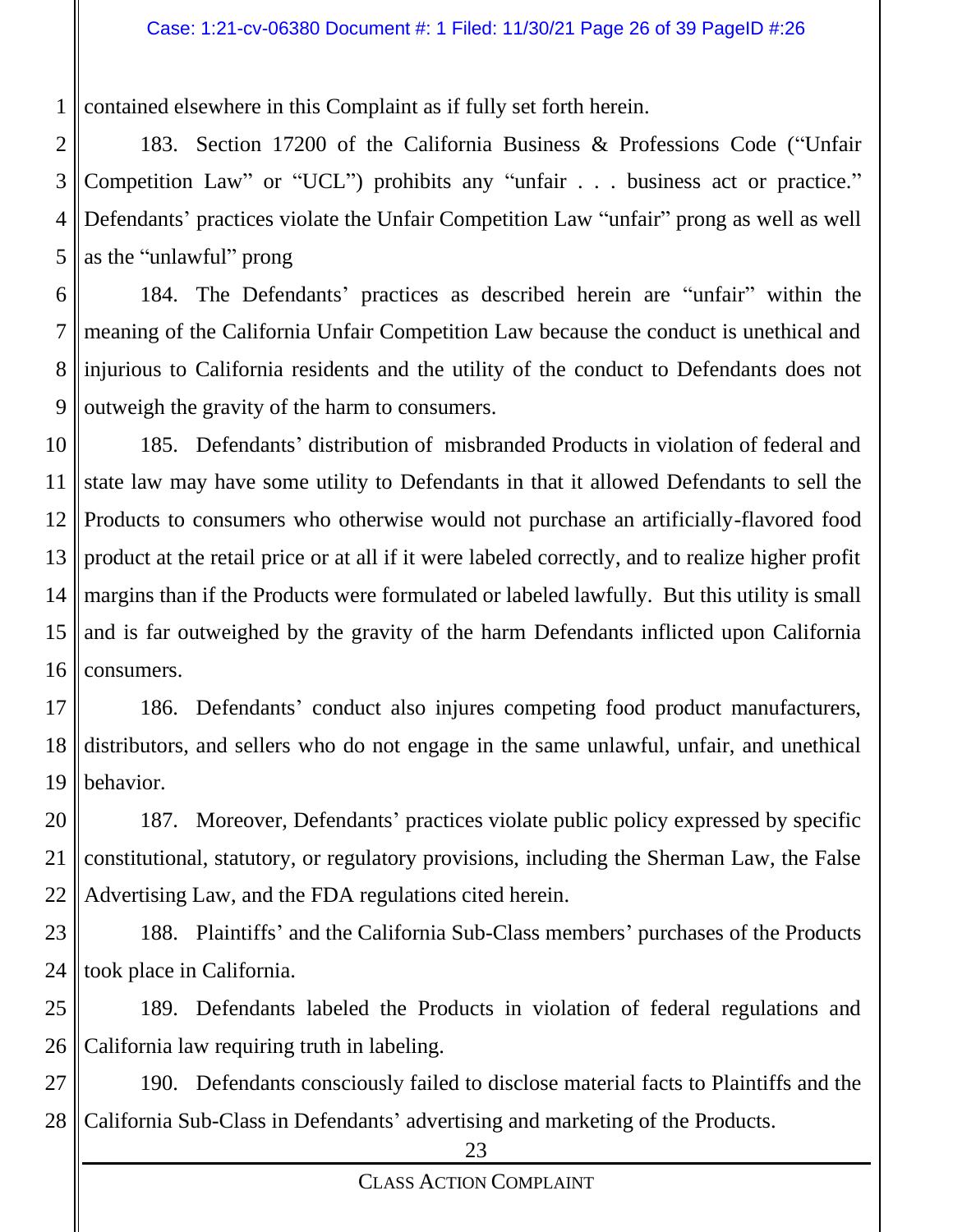#### Case: 1:21-cv-06380 Document #: 1 Filed: 11/30/21 Page 27 of 39 PageID #:27

1 2 3 4 5 191. Defendants' conduct is unconscionable because in addition to an egregious breach of consumer trust, Defendants willfully violated 21 C.F.R. § 101.22(c), which requires all foods containing artificial flavoring to include a "statement of artificial flavoring . . . likely to be read by the ordinary person under customary conditions of purchase and use of such food."

6 7 8 9 192. Defendants' conduct is "unconscionable" because it violates, *inter alia*, 21 C.F.R. § 101.22, which requires all food products distributed in commerce in the U.S. for which artificial flavoring provides a characterizing flavor to disclose this fact prominently on the product's front label.

10 11 12 193. Defendants intended that Plaintiffs and the Sub-Class rely on Defendants' acts or omissions so that Plaintiffs and the other Sub-Class members would purchase the Products.

13 14 15 194. Had Defendants disclosed all material information regarding the Products in their advertising and marketing, Plaintiffs and the Sub-Class would not have purchased the Products or would have paid less for the Products.

16 17 18 19 20 21 195. Plaintiffs and the California Sub-Class suffered injury in fact and lost money or property as a result of Defendants' deceptive advertising: they were denied the benefit of the bargain when they purchased the Products based on Defendants' violation of the applicable laws and regulations, and purchased the Products rather than competitors' products which are lawfully labeled, and are either less expensive or contain no artificial flavoring.

22 23 24 25 26 27 196. Plaintiffs and the Sub-Class suffered an ascertainable loss of money. Defendants' acts, omissions and practices detailed herein proximately caused Plaintiffs and other members of the Sub-Class to suffer an ascertainable loss in the form of, *inter alia*, monies spent to purchase the Products they otherwise would not have, and they are entitled to recover such damages, together with appropriate penalties, including restitution, damages, attorneys' fees and costs of suit.

28

197. Section 17200 also prohibits any "unfair, deceptive, untrue or misleading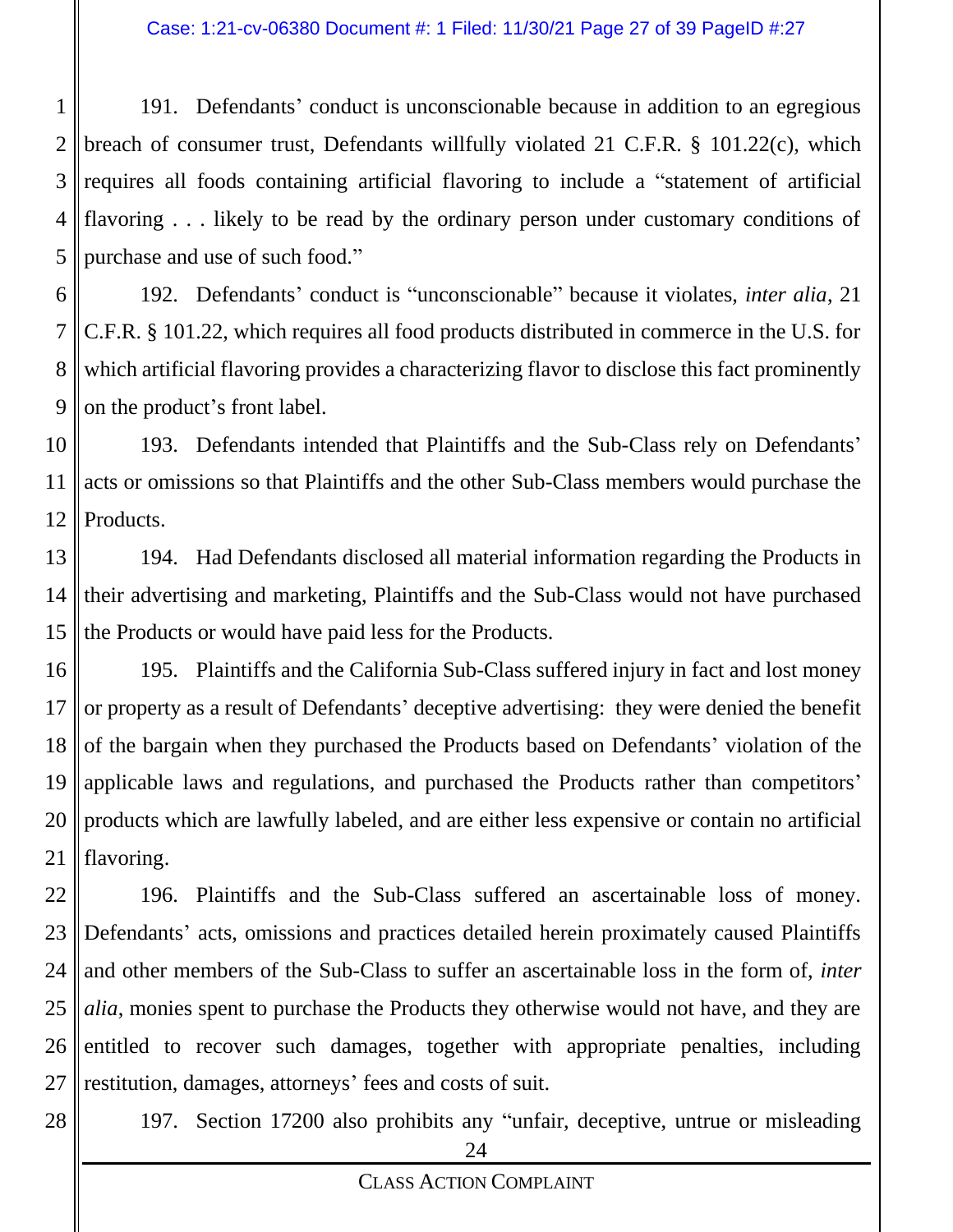1 2 3 advertising." For the reasons set forth above, Defendants engaged in unfair, deceptive, untrue and misleading advertising in violation of California Business & Professions Code § 17200.

4 5 6 7 198. Pursuant to California Business & Professions Code §17203, Plaintiffs seek an order requiring Defendants to immediately cease such acts of unlawful, unfair and fraudulent business practices and requiring Defendants to return the full amount of money improperly collected from Plaintiffs and the California Sub-Class.

8

9

#### **FIFTH CAUSE OF ACTION:**

#### **Violations of California's False Advertising Law ("FAL")**

10 Cal. Bus. & Prof. Code §§ 17500, *et seq*. (on behalf of the California Sub-class)

11 12 199. Plaintiffs reallege and incorporate by reference each and every allegation contained elsewhere in this Complaint as if fully set forth herein.

13 14 15 200. Defendants distributed, in California and in interstate commerce, Products that unlawfully fail to disclose artificial flavoring on their packaging as required by federal food labeling regulations.

16 17 201. The Products' labeling and advertising in California falsely represent the Products as if they were solely naturally flavored.

18 19 202. Under California's False Advertising Law, Business and Professions Code §17500 *et seq*,

20 21 22 23 24 25 26 27 28 "It is unlawful for any person, firm, corporation or association, or any employee thereof with intent directly or indirectly to dispose of real or personal property . . . to make or disseminate or cause to be made or disseminated before the public in this state, or to make or disseminate or cause to be made or disseminated from this state before the public in any state, in any newspaper or other publication, or any advertising device . . . any statement, concerning that real or personal property . . . which is untrue or misleading, and which is known, or which by the exercise of reasonable care should be known, to be untrue or misleading. . . ." Cal. Bus. & Prof. Code §17500.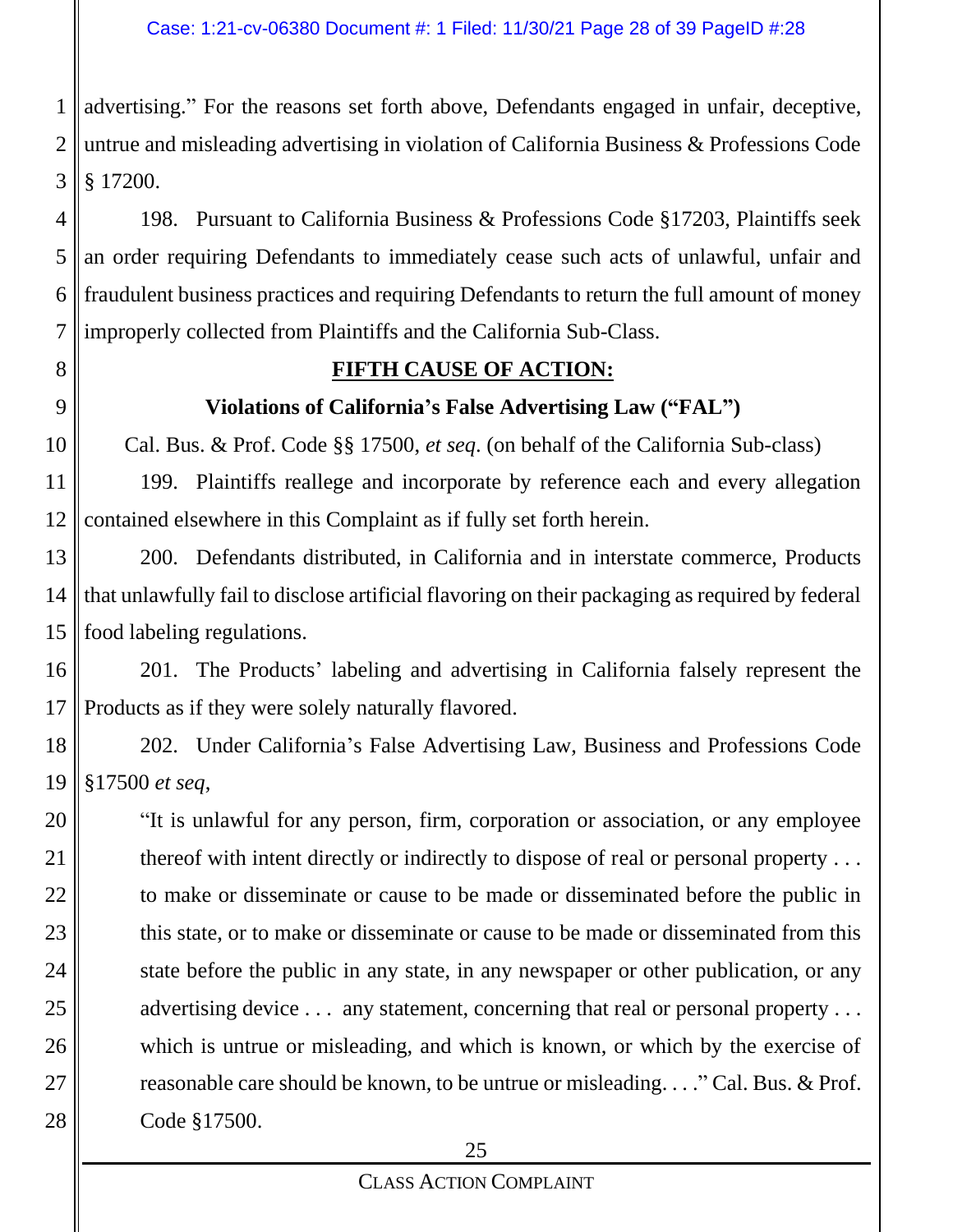1 2 3 4 203. The labeling and advertising statements on the Products that Defendants distribute and communicate to consumers conceal the fact that the Products contain a synthetic artificial flavor and Defendants, at a minimum by the exercise of reasonable care, should have known that the labeling was false and misleading.

- 5 6 204. Defendants profited from the false advertising displayed on the Products' labels.
	- 205. Defendants' conduct violates California's False Advertising Law.

8 9 10 11 206. Plaintiffs, the Class, and the California Sub-Class are therefore entitled to the return of money improperly collected from all those who were exposed to the abovedescribed false advertising and who purchased the Products when they otherwise would not have or who paid a price premium for the falsely advertised Products.

12

7

- 
- 13
- 14

#### **SIXTH CAUSE OF ACTION:**

# **Pennsylvania Unfair Trade Practices and Consumer Protection Law 73 Pa. Stat. § 201** *et seq*

15 16 207. Plaintiffs reallege and incorporate by reference the allegations made elsewhere in the Complaint as if set forth in full herein.

17 18 208. Defendants' conduct violated Pennsylvania's Unfair Trade Practices and Consumer Protection Law (the "UTPCPL").

19 20 209. §201-3 of the UTPCPL declares unlawful "[u]nfair methods of competition and unfair or deceptive acts or practices in the conduct of any trade or commerce. . . ."

21 22 23 24 25 26 27 28 210. The UTPCPL provides for private consumer actions. Under §201-9.2: (a) Any person who purchases or leases goods or services primarily for personal, family or household purposes and thereby suffers any ascertainable loss of money or property, real or person[al], as a result of the use or employment by any person of a method, act or practice declared unlawful by section 3 of this act, may bring a private action to recover actual damages or one hundred dollars (\$100), whichever is greater. The court may, in its discretion, award up to three times the actual damages sustained, but not less than one hundred dollars (\$100), and may provide such additional relief as it deems necessary or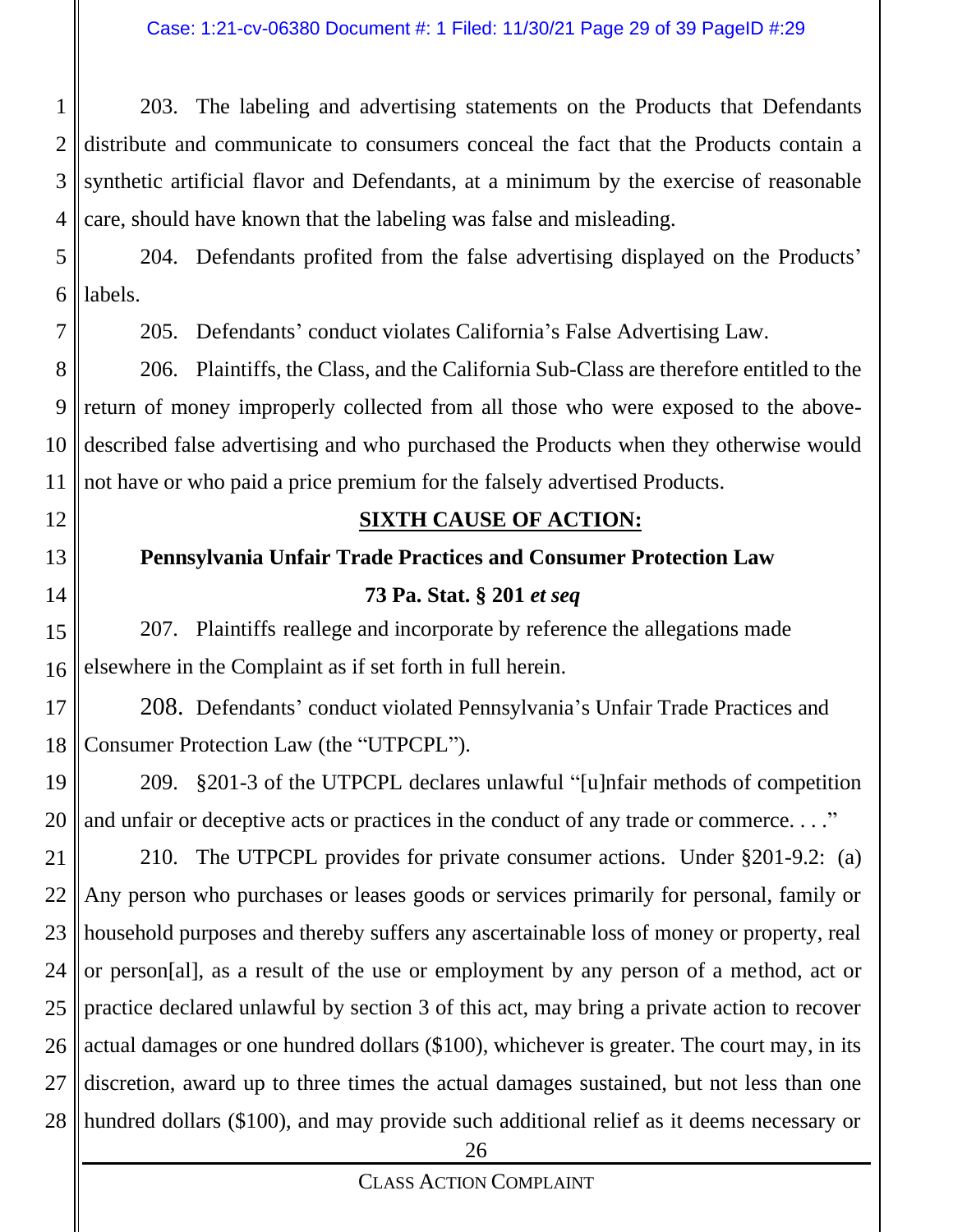1 2 proper. The court may award to plaintiffs, in addition to other relief provided in this section, costs and reasonable attorney fees.

3 4 211. Plaintiffs and members of the Class are "persons" within the meaning of the UTPCPL.

5 6 212. Plaintiffs and the Class purchased the Products primarily for personal, family or household purposes.

7 8 213. Defendants conduct "trade" and "commerce" within the meaning of the UTPCPL by advertising, offering for sale, distributing, and selling the Products.

9 10 11 214. Defendants deceptively represented that the Products had ingredients, benefits, or qualities that they did not have because they contained undisclosed artificial flavoring.

12 13 215. Defendants deceptively represented that the Products contained natural flavors when in fact they contained artificial flavoring.

14 15 16 216. Defendants unlawfully engaged in deceptive conduct which created a likelihood of confusion or misunderstanding on the part of Plaintiffs and the Class regarding the qualities, grade, ingredients, characteristics, and benefits of the Products.

17 18 217. Defendants made misrepresentations that had the tendency or capacity to mislead Plaintiffs and the Class regarding the Products.

19 20 218. Defendants employed unfair methods of competition when misrepresenting that its products contained only natural flavors.

21 22 219. Plaintiffs and the Class justifiably relied, to their financial detriment, on Defendants' unfair and deceptive business practices when they purchased the Products.

23 24 25 26 220. Plaintiffs and the Class reasonably relied on Defendants' unfair and deceptive business practices because they reasonably believed Defendants had specialized skill, training, and experience regarding what constitutes natural and artificial flavors in the Products.

27 28 221. Defendants were in a significantly better position than Plaintiffs and the Class to determine if Defendants' representations might be deceptive.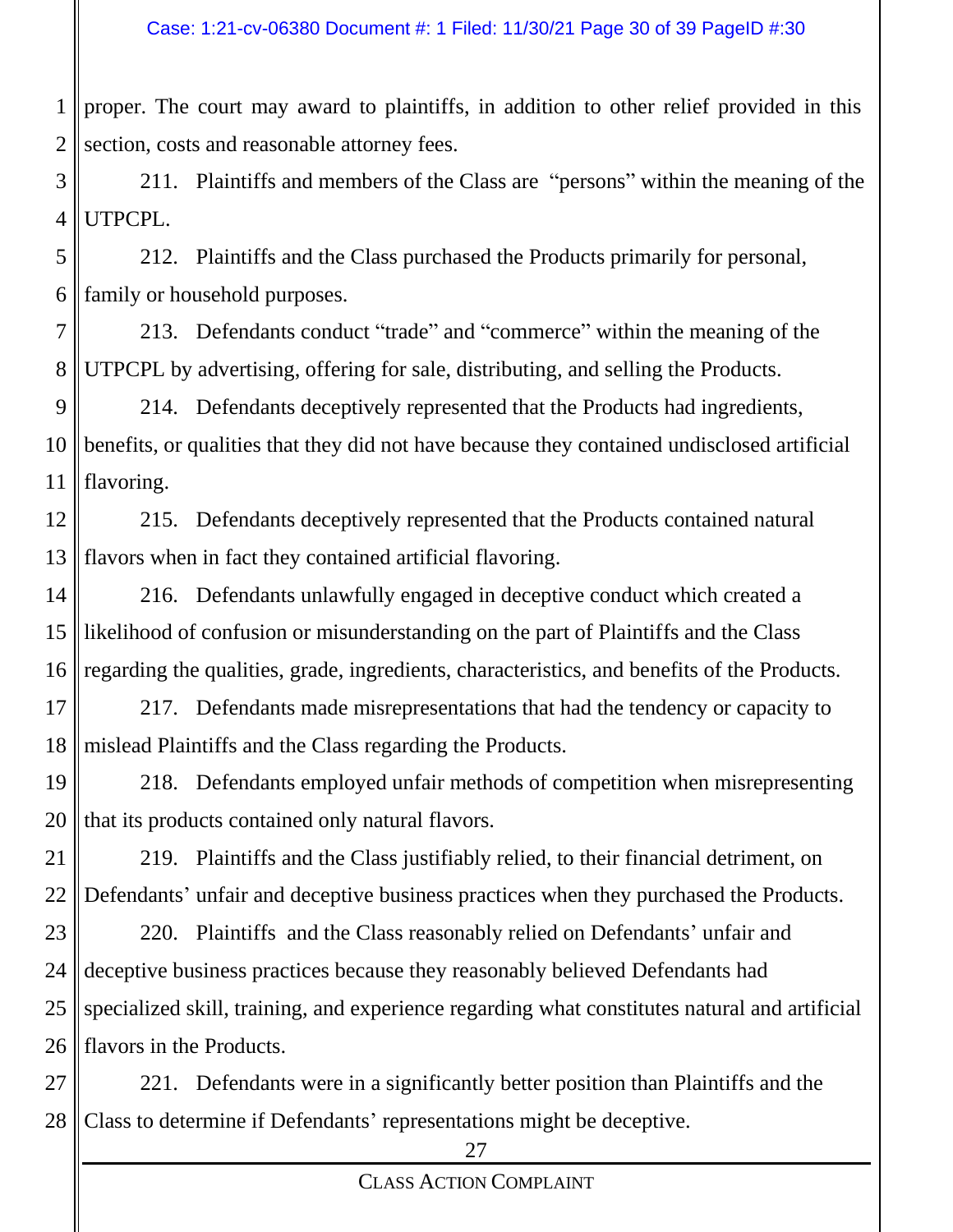1 2 222. Defendants willfully used methods, acts, or practices declared unlawful by the UTPCPL.

3 4 5 6 223. Plaintiffs and the Class suffered ascertainable loss of money as the result of Defendants employing methods, acts, and practices declared unlawful by the UTPCPL because they would not have bought or would have paid less money for the Products but for Defendants' unlawful deceptive acts.

# **SEVENTH CAUSE OF ACTION: Breach of Express Warranties**

Cal. Comm. Code § 2313 & similar state laws

(on behalf of the California Sub-Class and all states with substantially similar laws)

224. Plaintiffs reallege and incorporate by reference the allegations found elsewhere in the Complaint as if set forth in full herein.

7

8

9

10

11

12

13

14

15

16

17

18

19

20

21

22

23

24

25

26

27

28

225. The Products' front labels misleadingly claim, by operation of California law and similar laws of other states, that the Products are flavored only with the listed characterizing flavors.

226. The Products' front labels fail to disclose the use of artificial flavoring "immediately and conspicuously preced[ing] or follow[ing]" the names of the characterizing flavors, as required by law. *See* 21 C.F.R. 101.22(i)(3).

227. Defendants' failure to disclose the use of artificial flavoring on the Products' front labels, by operation of law, informs consumers that the Products do not contain artificial flavors.

228. The Products' front labels falsely warrant by operation of law that the Products are flavored only with the natural flavors of the listed fruits and berries.

229. Defendants' affirmations of fact, promises, and warranties that the Products contained only natural flavors became part of the basis of the bargain between the parties and thus constituted express warranties.

230. The Products did not conform to Defendants' affirmations of fact, promises,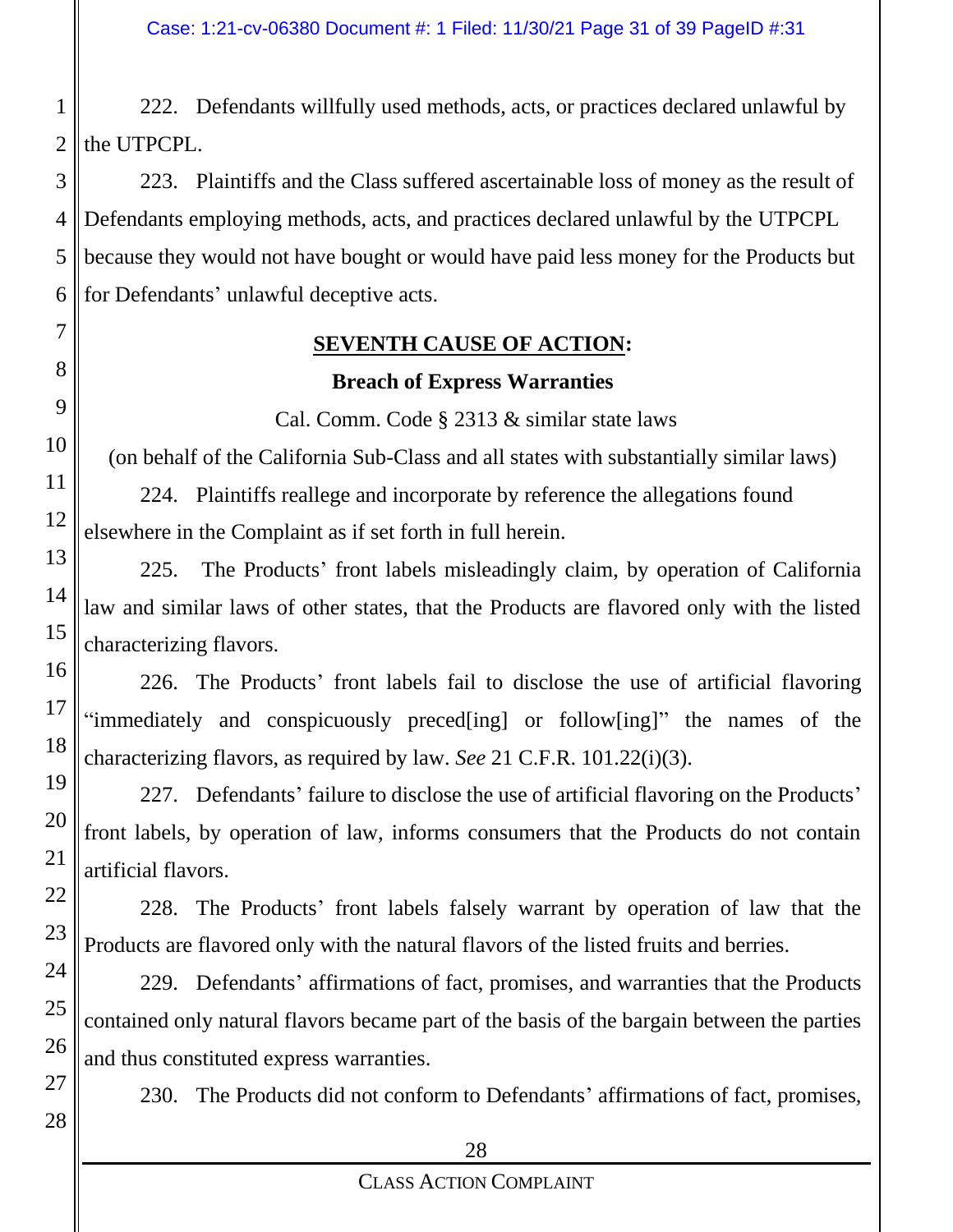1 and warranties because they contain artificial flavors.

2 3 231. Defendants breached their express warranties that the Products contained only natural flavors.

4 5 232. Defendants sold the goods to Plaintiffs, the California Sub-Class, and other U.S. consumers who bought the goods from Defendants.

6 7 233. As a result, Plaintiffs, the California Sub-Class, and other U.S. consumers did not receive goods as warranted by Defendants.

8 9 10 234. Within a reasonable amount of time after Plaintiffs discovered that the Products contained synthetic flavoring ingredients, Plaintiffs notified Defendants of breach of warranties.

11 12 13 235. As a proximate result of this breach of express warranties, Defendants damaged Plaintiffs, the California Sub-Class, and other U.S. consumers in an amount to be determined at trial.

- 14
- 15

16

# **EIGHTH CAUSE OF ACTION:**

# **Breach of Implied Warranties**

Cal. Comm. Code § 2314 & similar state laws

17 (on behalf of the California Sub-Class and all states with substantially similar laws)

18 19 236. Plaintiffs reallege and incorporate all of the allegations elsewhere in the complaint as if set forth in full herein.

20 21 22 237. Defendants' label representations also create implied warranties that the Products are suitable for a particular purpose, specifically as beverage products containing no artificial flavors. Defendants breached this warranty as well.

23 24 25 26 238. Because the Products do not contain an "artificially flavored" disclosure as required by law, the Products' front labels misleadingly imply that the Products are not flavored with artificial flavoring ingredients and are flavored solely with the natural ingredients comprising the characterizing flavors.

27 28 239. As alleged in detail above, at the time of purchase Defendants had reason to know that Plaintiffs as well as all members of the California Sub-Class and other U.S.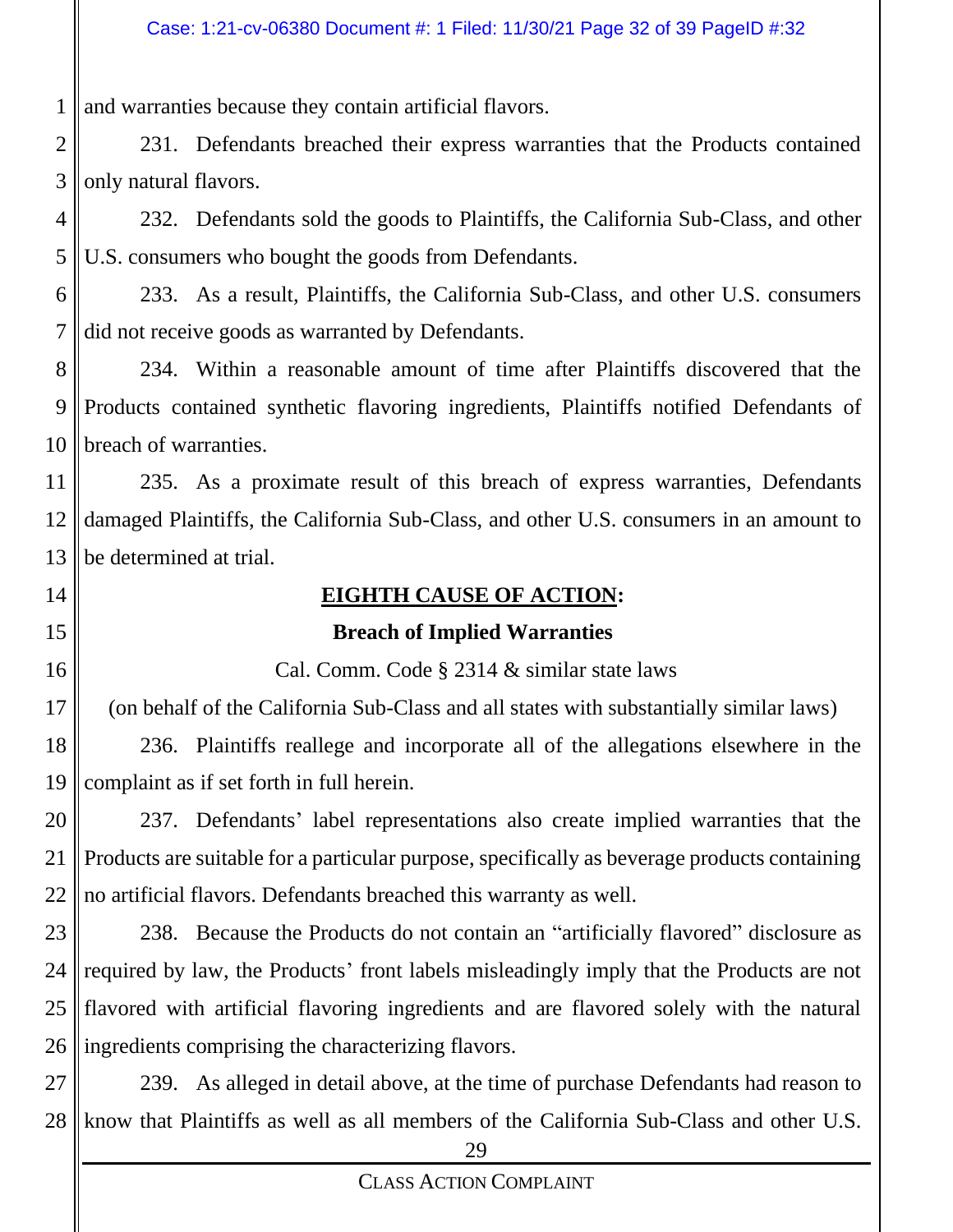1 consumers intended to use the Products as products that did not contain artificial flavoring.

240. This became part of the basis of the bargain between the parties.

3 4 241. Based on that implied warranty, Defendants sold the goods to Plaintiffs and other Class members who bought the goods from Defendants.

5 6 7 8 9 242. At the time of purchase, Defendants knew or had reason to know that Plaintiffs, the California Sub-Class members, and other U.S. consumers were relying on Defendants' skill and judgment to select or furnish products that were suitable for this particular purpose, and Plaintiffs justifiably relied on Defendants' skill, judgment, and adherence to good faith and fair dealing practices.

10

2

243. The Products were not suitable for this purpose.

11 12 13 14 244. Plaintiffs, the California Sub-Class, and other U.S. consumers purchased the Products reasonably believing they had the qualities Plaintiffs sought, based on the deceptive advertising and labeling, but the Products were actually unsatisfactory to Plaintiffs for the reasons described herein.

15 16 17 245. In addition, Defendants breached the implied warranty of merchantability. because the Products were not merchantable in California, as they were not of the same quality as other products in the category generally acceptable in the trade.

18 19 20 246. The Products would not pass without objection in the trade when packaged with their existing labels because the Products were misbranded and illegal to sell in California. *See* Cal. Comm. Code 2314(2)(a).

21 247. Defendants breached the implied warranty of merchantability.

22 23 24 248. The Products also were not acceptable commercially and breached their implied warranty because they were not adequately packaged and labeled as required. Cal. Comm. Code 2314(2)(e).

25 26 27 28 249. The Products also were not acceptable commercially and breached their implied warranty because they did not conform to the promises or affirmations of fact made on the containers or labels, Cal. Comm. Code 2314(2)(f), and other grounds as set forth in Commercial Code section 2314(2).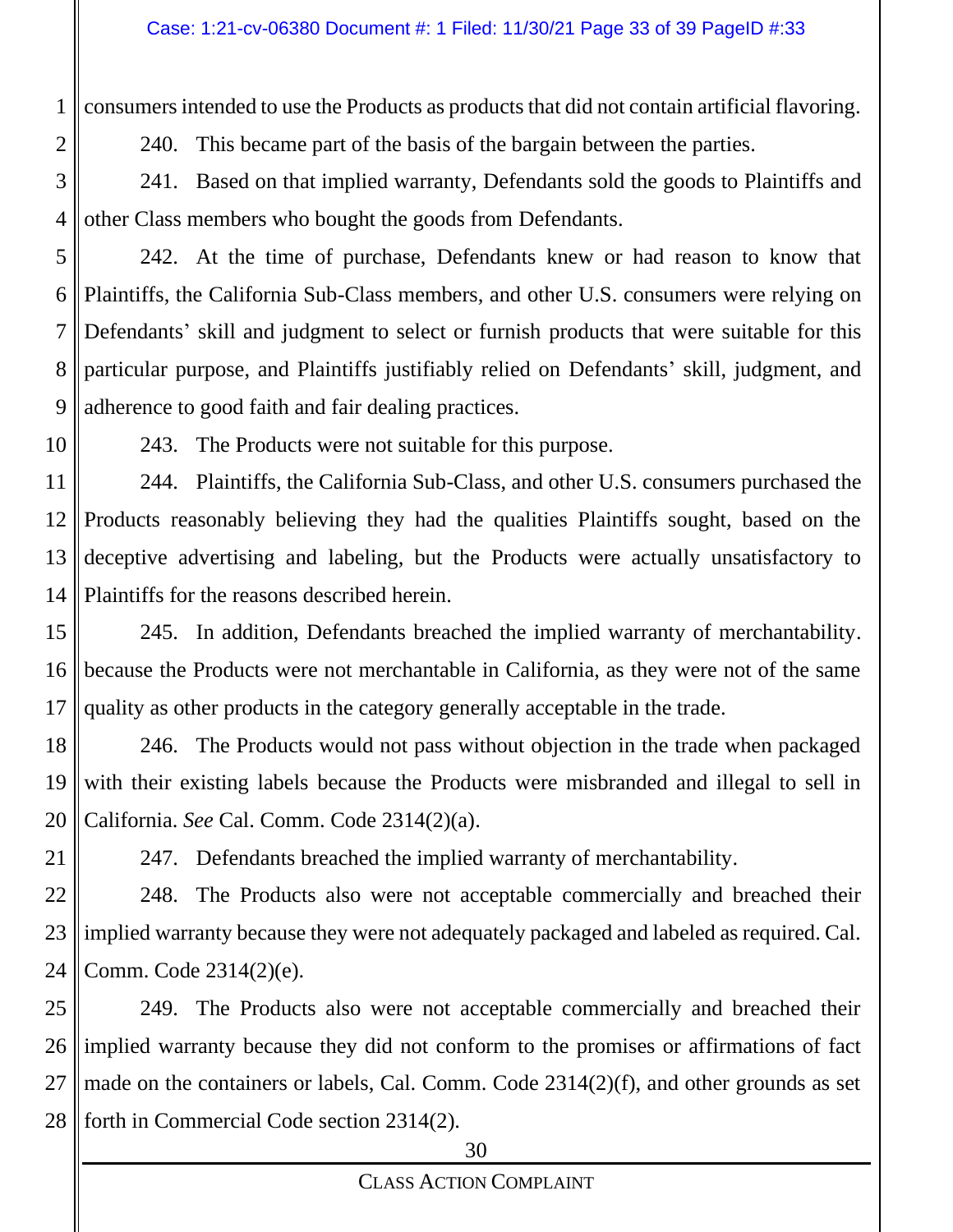1 2 3 250. By offering the Products for sale and distributing the Products in California, Defendants also warranted that the Products were not misbranded and were legal to sell in California.

4 5 6 251. Because Defendants misbranded the Products in several regards and were therefore illegal to sell or offer for sale in California, Defendants breached this warranty as well.

7 8 252. As a result of this breach, Plaintiffs, the California Sub-Class and other U.S. consumers did not receive goods as impliedly warranted by Defendants.

9 10 253. Defendants' conduct violated similar state warranty laws in states other than California.

11 12 254. Within a reasonable amount of time after the Plaintiffs discovered that the Products contained synthetic ingredients, Plaintiffs notified Defendants of such breach.

13 14 15 255. As a proximate result of Defendants' breach of warranty, Plaintiffs and other California and other states' consumers have been damaged in an amount to be determined at trial.

16 17 18 256. As a result, Plaintiffs, the California Sub-Class, and other U.S. consumers are entitled to injunctive and equitable relief, restitution, and an order for the disgorgement of the funds by which Defendants were unjustly enriched.

19

20

### **NINTH CAUSE OF ACTION:**

#### **Negligent Misrepresentation**

21 22 Cal. Civ. Code §§ 1709-1710 and the common law of all states (on behalf of the Nationwide Class and the California Sub-Class)

23 24 257. Plaintiffs reallege and incorporate the allegations elsewhere in the Complaint as if set forth in full herein.

25 26 27 258. Defendants had a duty to disclose to Plaintiffs, the California Sub-Class, and other U.S. consumers its use of artificial flavoring ingredients on the front label of the Products pursuant to California and federal law.

28 259. Defendants were in a superior position regarding expertise and information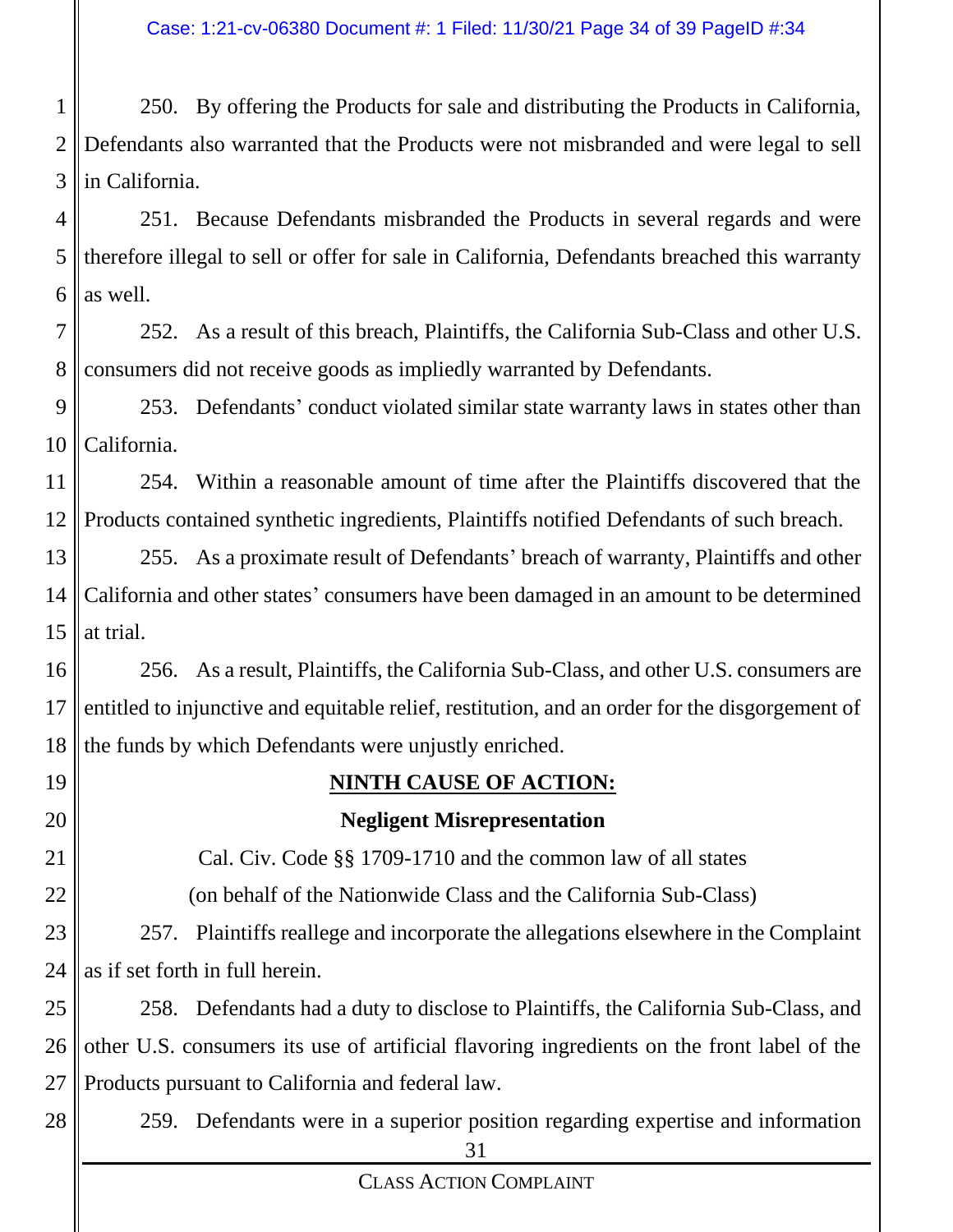1 2 3 that reliance by Plaintiffs, the California Sub-Class, and other U.S. consumers was justified. Defendants possessed the skills and expertise to know the type of information that would influence a consumer's purchasing decision.

4 5 6 260. During the Class Period, Defendants negligently or carelessly misrepresented, omitted, and concealed from consumers material facts regarding the Products, including the use and presence of artificial flavoring ingredients.

7 8 261. The label representations negligently misrepresented the Products as if they were exclusively naturally flavored.

9 10 11 262. Defendants were negligent in distributing Products labeled as if they were exclusively naturally flavored and in failing to identify the Products as artificially flavored.

12 13 263. Defendants represented the Products to Plaintiffs, the California Sub-Class, and other U.S. consumers as solely naturally flavored as if this were true.

14 15 264. Defendants intended for Plaintiffs, the California Sub-Class, and other U.S. consumers to rely on this representation.

16 265. Defendants' representations were not true.

17 18 266. Defendants' Products are not exclusively naturally flavored but are instead artificially flavored as described herein.

19 20 267. Defendants failed to secure a reasonable basis for believing that the Products were naturally flavored at any time relevant to this action.

21 22 23 24 268. Defendants were careless in ascertaining the truth of its representations in that Defendants knew or should have known that Plaintiffs, the California Sub-Class, and other U.S. consumers would not have discovered the use of artificial flavoring ingredients in the Products.

25 26 27 28 269. Plaintiffs, the California Sub-Class, and other U.S. consumers reasonably relied on this representation. They were unaware of Defendants' unlawful misrepresentations and omissions and, as a result, justifiably relied on them when making the decision to purchase the Products.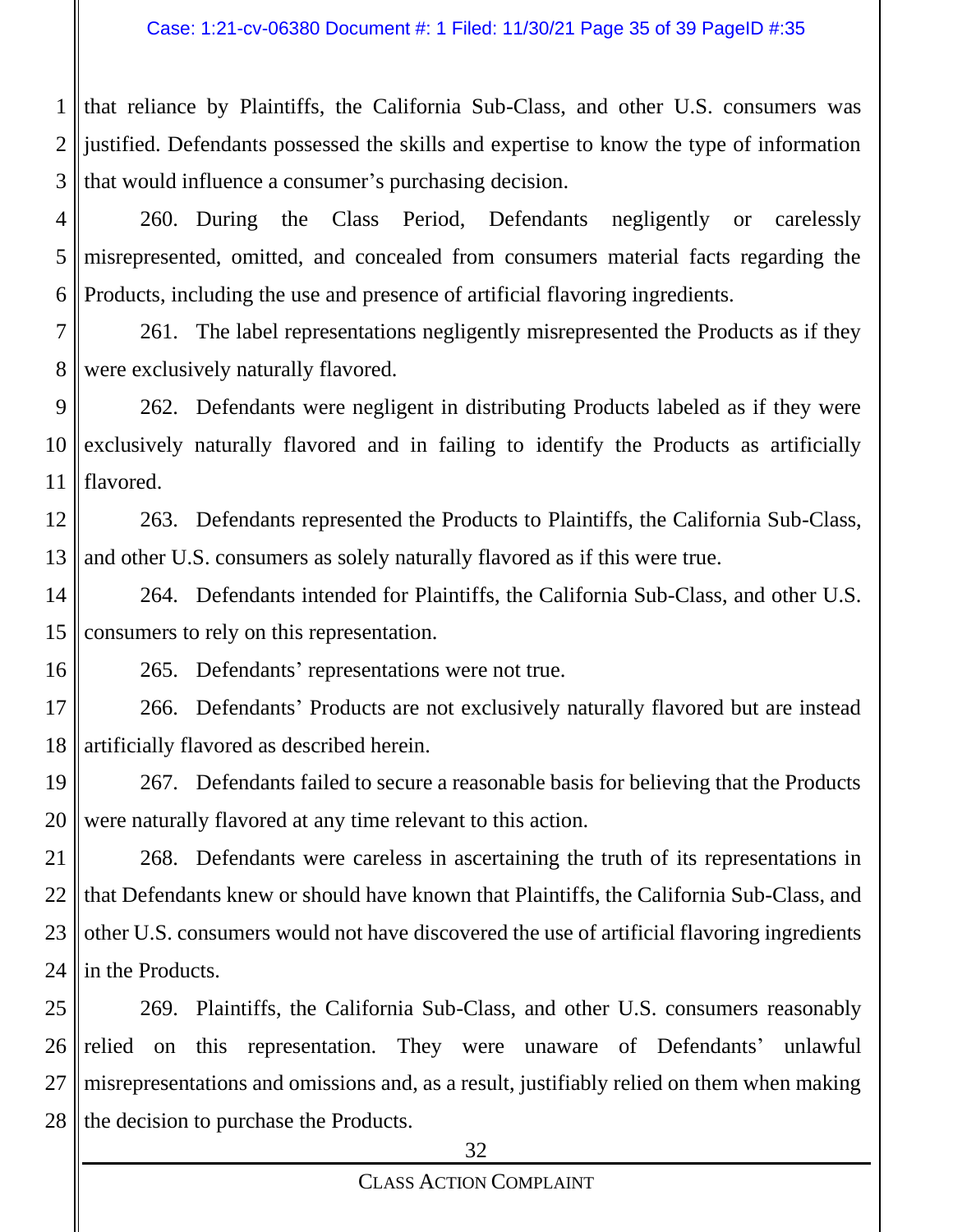1 2 3 4 270. Defendants thereby harmed Plaintiffs, the California Sub-Class, and other U.S. consumers as alleged herein. Plaintiffs, the California Sub-Class, and other U.S. consumers would not have purchased the Products, or would have paid less for the Products, if the true facts had been known.

5 6 271. The reliance of Plaintiffs, the California Sub-Class, and other U.S. consumers on Defendants' misrepresentations was a substantial factor in that harm.

7 8 9 272. As a result, Plaintiffs, the California Sub-Class, and other U.S. consumers are entitled to injunctive and equitable relief, restitution, and an order for the disgorgement of the funds by which Defendants were unjustly enriched.

10

11

12

13

# **TENTH CAUSE OF ACTION:**

## **Fraud by Omission**

Cal Civ. Code §§ 1709-1710 and the common law of all states (on behalf of the Nationwide Class and the California Sub-Class)

14 15 273. Plaintiffs reallege and incorporate the allegations elsewhere in the Complaint as if set forth in full herein.

16 17 18 19 274. Plaintiffs bring this claim for fraud by omission pursuant to California Civil Code §§ 1709-1710 *et seq.* and the common law of all states. The elements of fraud are substantially similar from state to state, thus making nationwide class certification appropriate.

20 21 22 23 24 25 275. Defendants omitted material facts, in whole or in part, with the intent to induce Plaintiffs and the members of the Class, the California Sub-Class, and other U.S. consumers to purchase the Products and pay premium prices for the Products. Specifically, Defendants actively concealed the truth about the Products by failing to provide the legally required "artificially flavored" disclosure on the front label of the Products as is required by California and federal law.

26 27 28 276. Plaintiffs, the Class, the California Sub-Class, and other U.S. consumers were unaware of this omitted material fact and would not have purchased the Products, or would have paid less for the Products, if they had known of the omitted fact.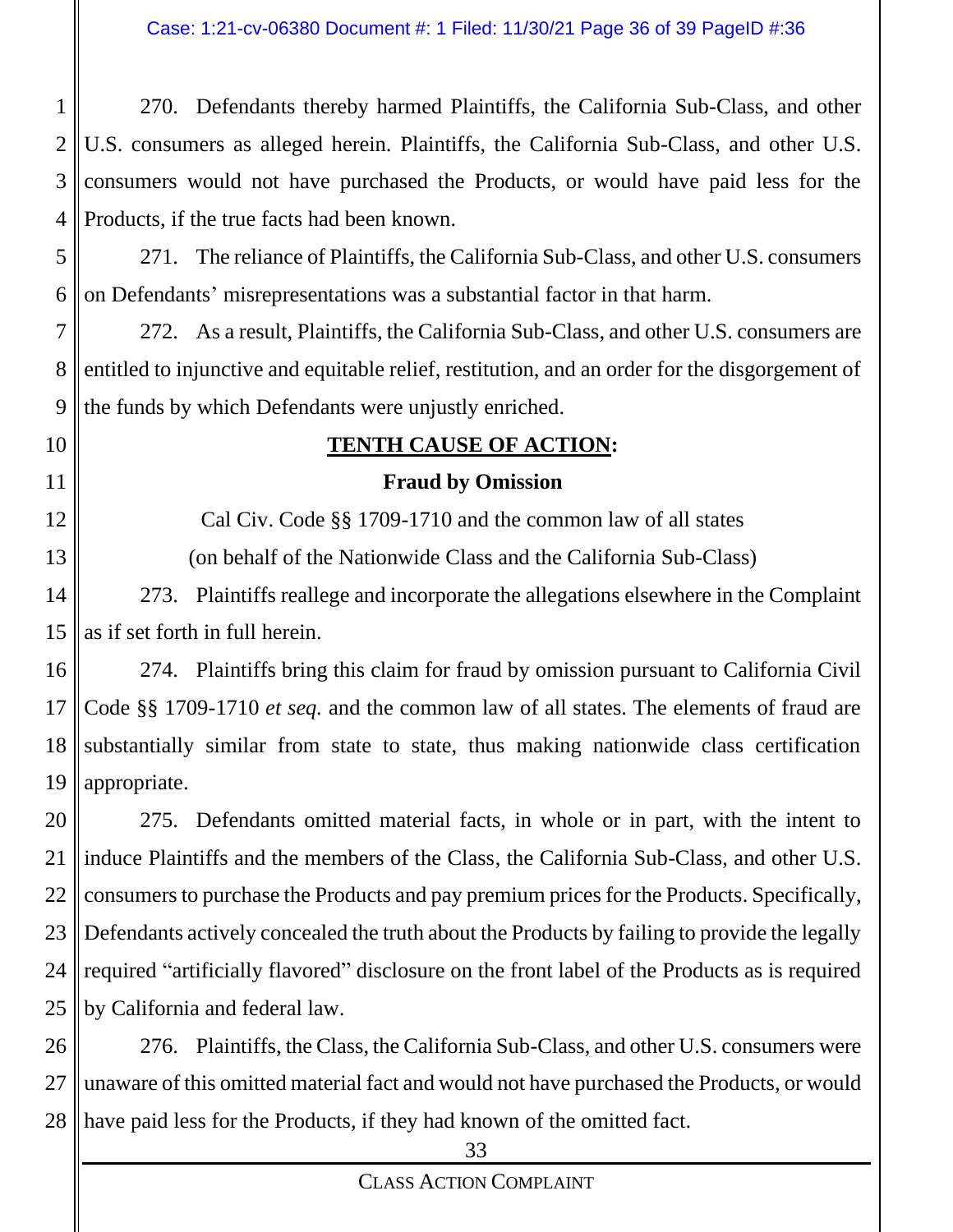1 2 277. Plaintiffs, the Class, the California Sub-Class, and other U.S. consumers suffered injuries that were proximately caused by Defendants' omissions of material facts.

3 4 5 6 278. Defendants' omissions were a substantial factor in causing the harm suffered by Plaintiffs, the Class, the California Sub-Class, and other U.S. consumers as they would not have purchased the Products at all, or would have paid less for the Products, if all material facts were properly disclosed.

7 8 9 279. As a result, Plaintiffs, the Class, the California Sub-Class, and other U.S. consumers are entitled to injunctive and equitable relief, restitution, and an order for the disgorgement of the funds by which Defendants were unjustly enriched.

10

18

19

21

24

25

26

27

28

#### **VIII. PRAYER FOR RELIEF**

11 12 13 WHEREFORE, Plaintiffs, on behalf of themselves, all others similarly situated in California, Illinois, Pennsylvania, and all others similarly situated in the U.S., pray for judgment against Kraft Heinz and Kraft Heinz Foods as follows:

- 14 15 16 17 A. An order confirming that this action is properly maintainable as a class action as defined above, appointing Plaintiffs and their undersigned counsel to represent the Class and the California Sub-Class, and requiring Defendants to bear the cost of class notice;
	- B. An order declaring that the conduct complained of herein violates the Illinois ICFA;
- 20 C. An order declaring that the conduct complained of herein violates the California CLRA;
- 22 23 D. An order declaring that the conduct complained of herein violates the California UCL;
	- E. An order declaring that the conduct complained of herein violates the California FAL;
	- F. An order declaring that the conduct complained of herein violates the Pennsylvania UTCPL and an order awarding "actual damages sustained or statutory damages of \$100 per class member, whichever is greater, or, in the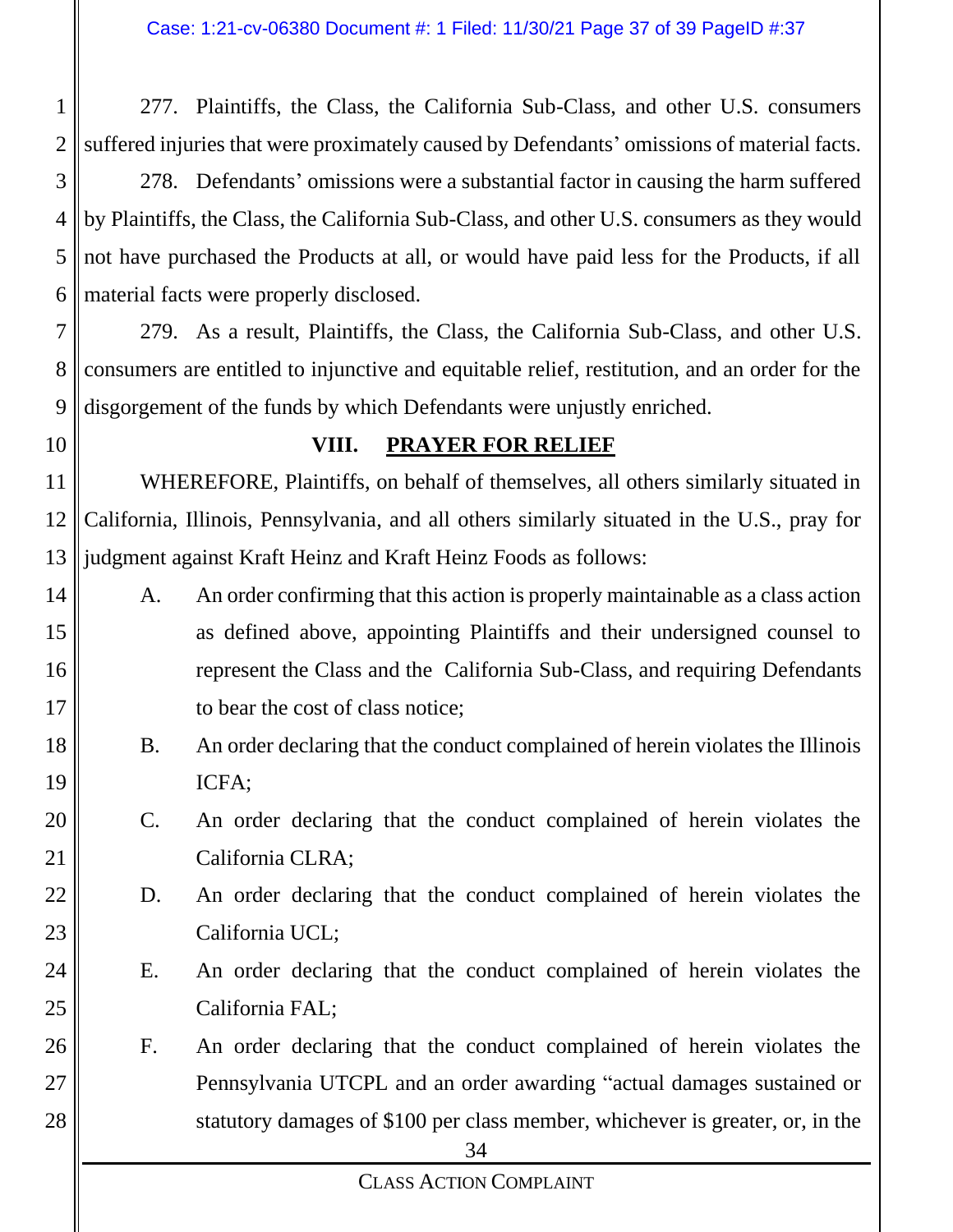court's discretion, three times the actual damages sustained totaling no less than \$100 per class member."

- G. An order declaring that the conduct complained of herein violates corresponding consumer protection laws in states other than California, including Illinois and Pennsylvania state law;
- H. An order declaring that the conduct complained of herein breached express warranties, implied warranties, or both;
- I. An order requiring Defendants to disgorge any benefits received from Plaintiffs and the Class and any unjust enrichment realized as a result of the improper and misleading labeling, advertising, and marketing of the Products;
- J. An order requiring Defendants to pay restitution and damages to Plaintiffs and Class members so that they may be restored any money which was acquired by means of any unfair, deceptive, unconscionable or negligent acts;
- 15 K. An award of punitive damages in an amount to be proven at trial;
	- L. An order enjoining Defendants' deceptive and unfair practices;
	- M. An order requiring Defendants to conduct corrective advertising;
- 18 N. An award of pre-judgment and post-judgment interest;
	- O. An award of attorney fees and costs; and

1

2

3

4

5

6

7

8

9

10

11

12

13

14

16

17

19

20

21

P. Such other and further relief as this Court may deem just, equitable, or proper.

### **IX. JURY DEMAND**

22 23 Plaintiffs demand a trial by jury on all claims for damages. Plaintiffs do not seek a jury trial for claims sounding in equity.

|    | 24   November 29, 2021 | Respectfully Submitted, |
|----|------------------------|-------------------------|
| 25 |                        | /s/ David Elliot        |
| 26 |                        | David Elliot            |
| 27 |                        | THE ELLIOT LAW FIRM     |
| 28 |                        | DAVID ELLIOT (270381)   |
|    |                        | 35                      |
|    |                        |                         |

CLASS ACTION COMPLAINT